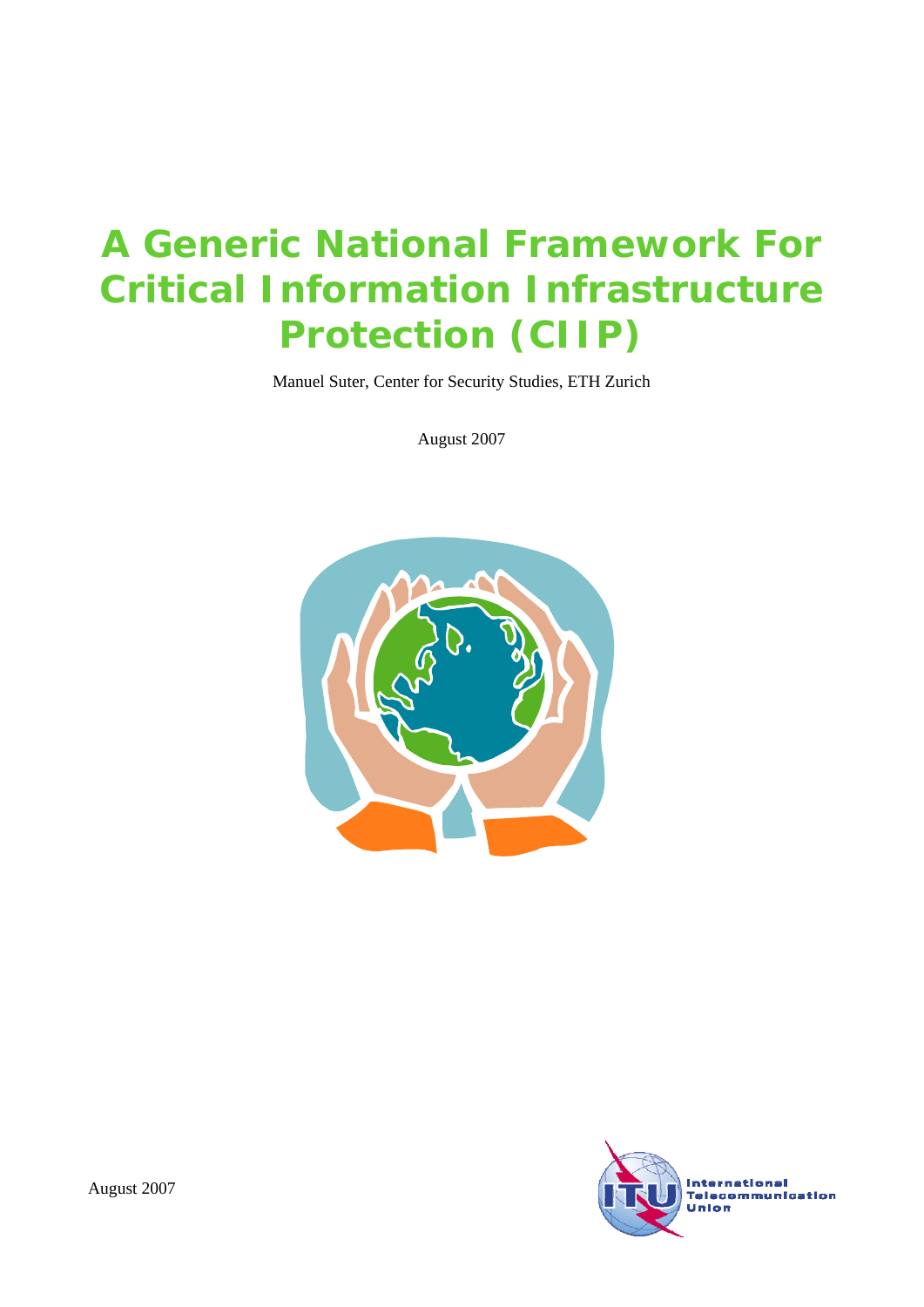#### **Acknowledgements**

This research paper, entitled *A Generic National Framework for Critical Information Infrastructure Protection*, was commissioned by the **ITU** Corporate Strategy Division (CSD) and the ITU Bureau for Telecommunication Development's [ICT Applications and Cybersecurity Division \(CYB\).](http://www.itu.int/itu-d/cyb/) This paper aims to outline a possible simple framework that could be of interest to developing countries which desire to establish a national Critical Information Infrastructure Protection (CIIP) programme. The framework is modeled after the Swiss [Reporting and Analysis Center for Information Assurance \(MELANI\).](http://www.melani.admin.ch/index.html?lang=en) The author, Manuel Suter, is from the Crisis and Risk Network (CRN), Center for Security Studies (CSS), ETH Zurich, Switzerland, which produces the *[International CIIP Handbook: An Inventory and Analysis of National](http://www.crn.ethz.ch/publications/crn_team/detail.cfm?id=250)  [Protection Policies](http://www.crn.ethz.ch/publications/crn_team/detail.cfm?id=250)*.

The Center for Security Studies has previously produced the study, *[A Comparative Analysis of Cybersecurity](http://www.itu.int/osg/spu/cybersecurity/docs/Background_Paper_Comparative_Analysis_Cybersecurity_Initiatives_Worldwide.pdf)  [Initiatives Worldwide](http://www.itu.int/osg/spu/cybersecurity/docs/Background_Paper_Comparative_Analysis_Cybersecurity_Initiatives_Worldwide.pdf)*.

The views expressed in this paper are those of the author and do not necessarily reflect the opinions of the ITU or of its membership.

This paper has been submitted to ITU-D Study Group Question 22/1: *Question 22/1: Securing information and communication networks: best practices for developing a culture of cybersecurity* for their consideration.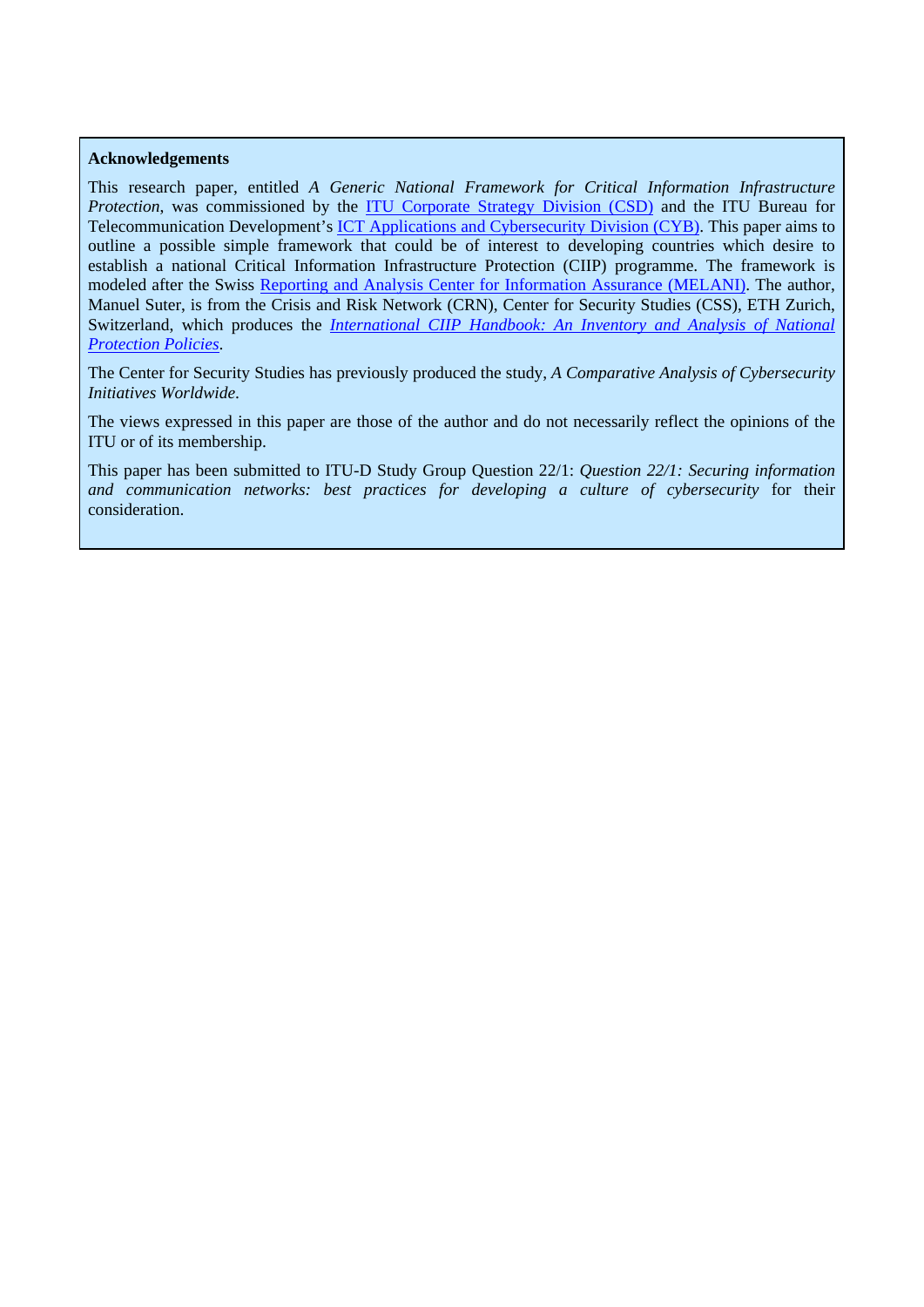## **Abbreviations**

| <b>CCB</b>    | Closed customer base                                                                                        |
|---------------|-------------------------------------------------------------------------------------------------------------|
| <b>CERT</b>   | <b>Computer Emergency Response Team</b>                                                                     |
| <b>CI</b>     | <b>Critical infrastructures</b>                                                                             |
| CII           | <b>Critical information infrastructures</b>                                                                 |
| <b>CIIP</b>   | Critical information infrastructure protection                                                              |
| <b>CSIRT</b>  | <b>Computer Security Incident Response Team</b>                                                             |
| <b>ENISA</b>  | European Network and Information Security Agency                                                            |
| <b>FIRST</b>  | Forum of Incident Response and Security Teams                                                               |
| <b>ICT</b>    | Information and Communication Technology                                                                    |
| <b>ISAC</b>   | Information Sharing and Analysis Center                                                                     |
| IT            | <b>Information Technology</b>                                                                               |
| <b>ITU</b>    | International Telecommunication Union                                                                       |
| <b>ITAA</b>   | Information Technology Association of America                                                               |
| <b>MELANI</b> | Melde- und Analysestelle Informationssicherung<br>(Reporting and Analysis Center for Information Assurance) |
| <b>OCB</b>    | Open customer base                                                                                          |
| <b>PCCIP</b>  | <b>Presidential Commission on Critical Infrastructure Protection</b>                                        |
| <b>PPP</b>    | <b>Public-Private Partnership</b>                                                                           |
| <b>SME</b>    | Small and Medium-sized Enterprise                                                                           |
| <b>WARP</b>   | Warning Advice and Reporting Point                                                                          |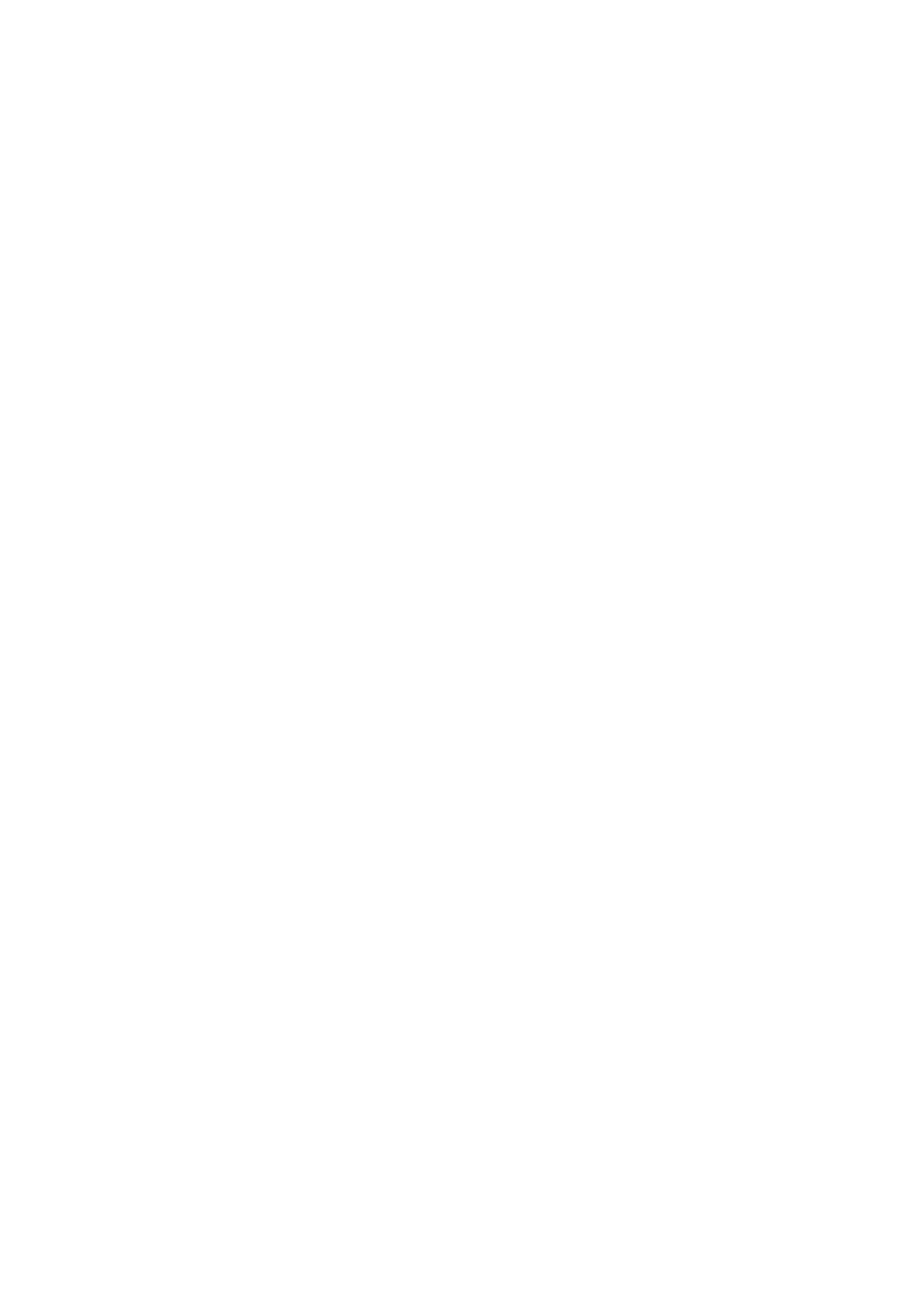Table of Contents

| 1            |                                                                                                                                                               |  |
|--------------|---------------------------------------------------------------------------------------------------------------------------------------------------------------|--|
| $\mathbf{2}$ |                                                                                                                                                               |  |
|              | 2.1<br>2.2<br>2.3<br>2.4<br>2.5                                                                                                                               |  |
| 3            |                                                                                                                                                               |  |
|              | 3.1<br>3.2<br>3.3<br>3.4                                                                                                                                      |  |
| 4            |                                                                                                                                                               |  |
| 5            |                                                                                                                                                               |  |
|              | 5.1<br>5.2<br>5.3<br>5.4                                                                                                                                      |  |
| 6            |                                                                                                                                                               |  |
|              | 6.1<br>6.1.1<br>6.1.2<br>6.1.3<br>The Closed Customer Base as Public-Private Partnership: Chances and Challenges  15<br>6.1.4<br>6.2<br>6.2.1<br>6.2.2<br>6.3 |  |
| 7            |                                                                                                                                                               |  |
|              | 7.1<br>7.2<br>7.3<br>7.4                                                                                                                                      |  |
| 8            |                                                                                                                                                               |  |
| 9            |                                                                                                                                                               |  |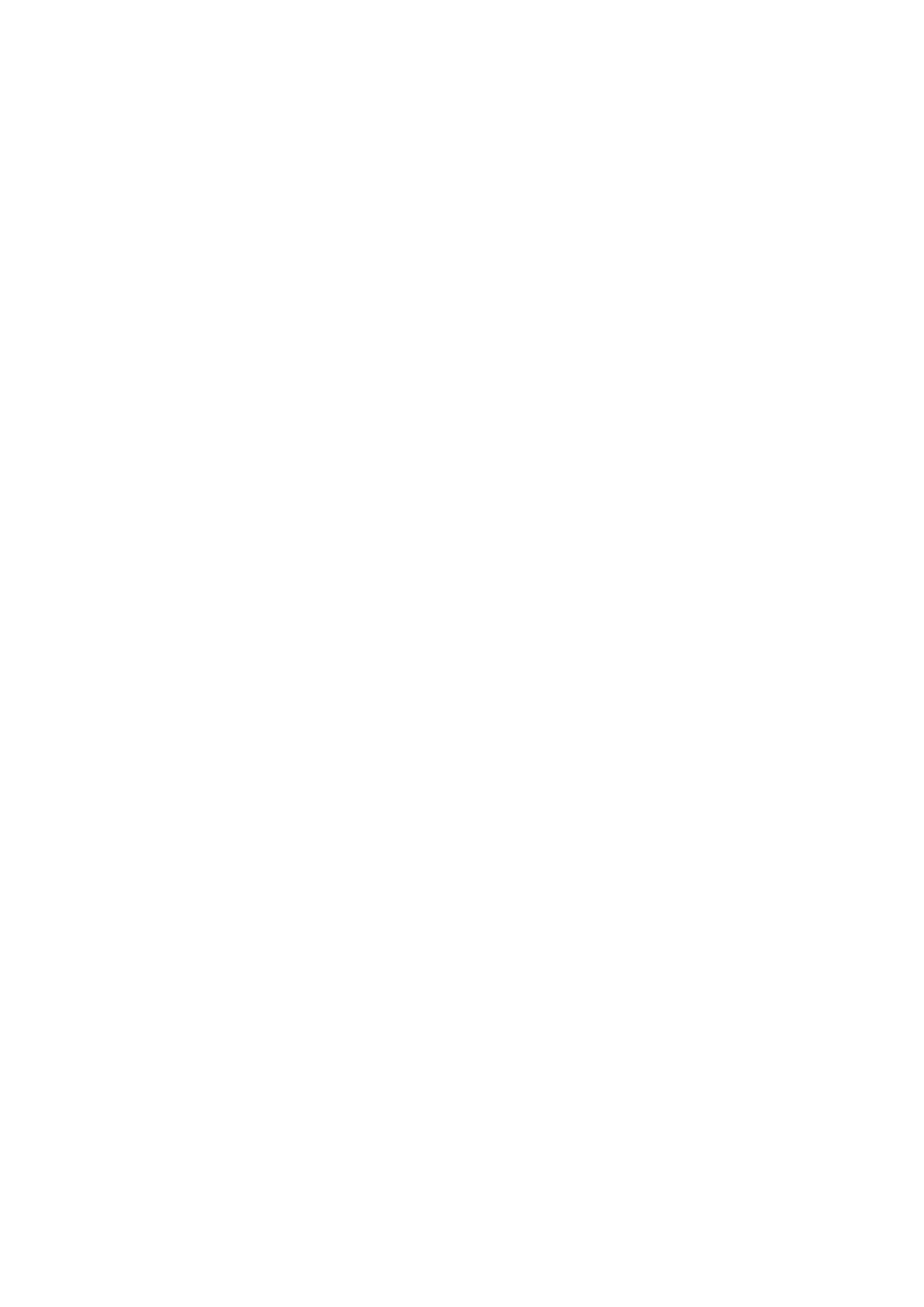## <span id="page-6-0"></span>**1 INTRODUCTION: WHY A GENERIC NATIONAL FRAMEWORK?**

Societies all over the world are becoming more highly dependent on information technology. Critical Information Infrastructure Protection (CIIP) is universally acknowledged as a vital component of national security policy. In order to protect their critical infrastructure, some countries (in particular, the Western European and North American states) have established sophisticated and comprehensive CIIP organizations and systems, involving governmental agencies from different ministries, with a variety of initiatives. These programmes try to cover all the different facets of CIIP, ranging from reducing vulnerabilities and fighting computer crime to defense against cyber-terrorism. However, due to their complexity and country context, these CIIP models are not necessarily applicable to other countries. Furthermore, many existing solutions are fairly resource-intensive and therefore not suitable for the majority of countries in the world.

For states that are starting to develop their own CIIP policy, it is often difficult to identify best practices and good examples. Many of these states may not have the same resources as the industrialized nations and cannot build complex and comprehensive organizations; rather, they can only focus on implementing only the most urgent measures. This paper provides a generic framework in order to help these countries to determine their response to the challenges of CIIP. It draws on different existing CIIP models, in particular, the Swiss CIIP model, to suggest a functional model for a CIIP unit that can promote collaboration between existing stakeholders to protect the state's critical infrastructure and services. Over the last couple of years, the Swiss Reporting and Analysis Center for Information Assurance (MELANI)<sup>[1](#page-6-1)</sup> has proved a good example of a small, but effective CIIP organization.

The generic model for CIIP presented here is not a cure-all; instead, this paper offers a few building-blocks for a functional CIIP unit. By concentrating on top priorities, cooperation between various stakeholders, flexibility and adaptability, relatively inexpensive solutions can be developed to meet country-specific needs. As the structure of the CIIP unit has to be designed in relation to its essential tasks, identifying the main duties and responsibilities is vital. Thus, the paper starts by describing the essential tasks of CIIP. In section 3, the cooperation model is introduced. Since CIIP units have to deal with tasks that are highly diverse, strong partners are needed. The paper examines which partner should be responsible for which task. A potential organization chart for CIIP units is presented in section 4, and the responsibilities for national and international networking (which is vital for an effective CIIP unit) are discussed in section 5. Section 6 discusses the different customers that the CIIP unit should serve. Finally, a case study illustrates how a CIIP unit designed according to this framework could work in practice.

## **2 ESSENTIAL TASKS: THE FOUR PILLARS OF CIIP**

Considering the variety of tasks affiliated with CIIP, the first step towards an effective and efficient CIIP organizational unit is to define its essential priorities and responsibilities. These essential tasks of CIIP are arranged in a "Four-Pillar Model" of CIIP. The four pillars of this model are: prevention and early warning; detection; reaction; and crisis management. This section describes the four pillars and defines which role the CIIP organization should play in each of these four pillars.

## **2.1 Prevention and Early Warning**

Prevention and early warning are indispensable components of CIIP. They aim to reduce the number of information security breaches. However, since threats to CIIP are manifold, interdependent, and complex, it is unrealistic to expect that incidents can be altogether prevented.<sup>[2](#page-6-2)</sup> A more realistic goal is to ensure that critical infrastructures "are less vulnerable to disruptions, any impairment is short in duration and limited in

<span id="page-6-1"></span> $1 \frac{http://www.melani.admin.ch/index.html?lang=en}{}$ 

<span id="page-6-2"></span> $^{2}$  Holderegger, Thomas (2006): The Aspect of Early Warning in Critical Information Infrastructure Protection (CIIP), in: Dunn, Myriam and Victor Mauer (eds.): International CIIP Handbook 2006 Vol. II: Analyzing Issues, Challenges, and Prospects (Zurich: Center for Security Studies), p. 112.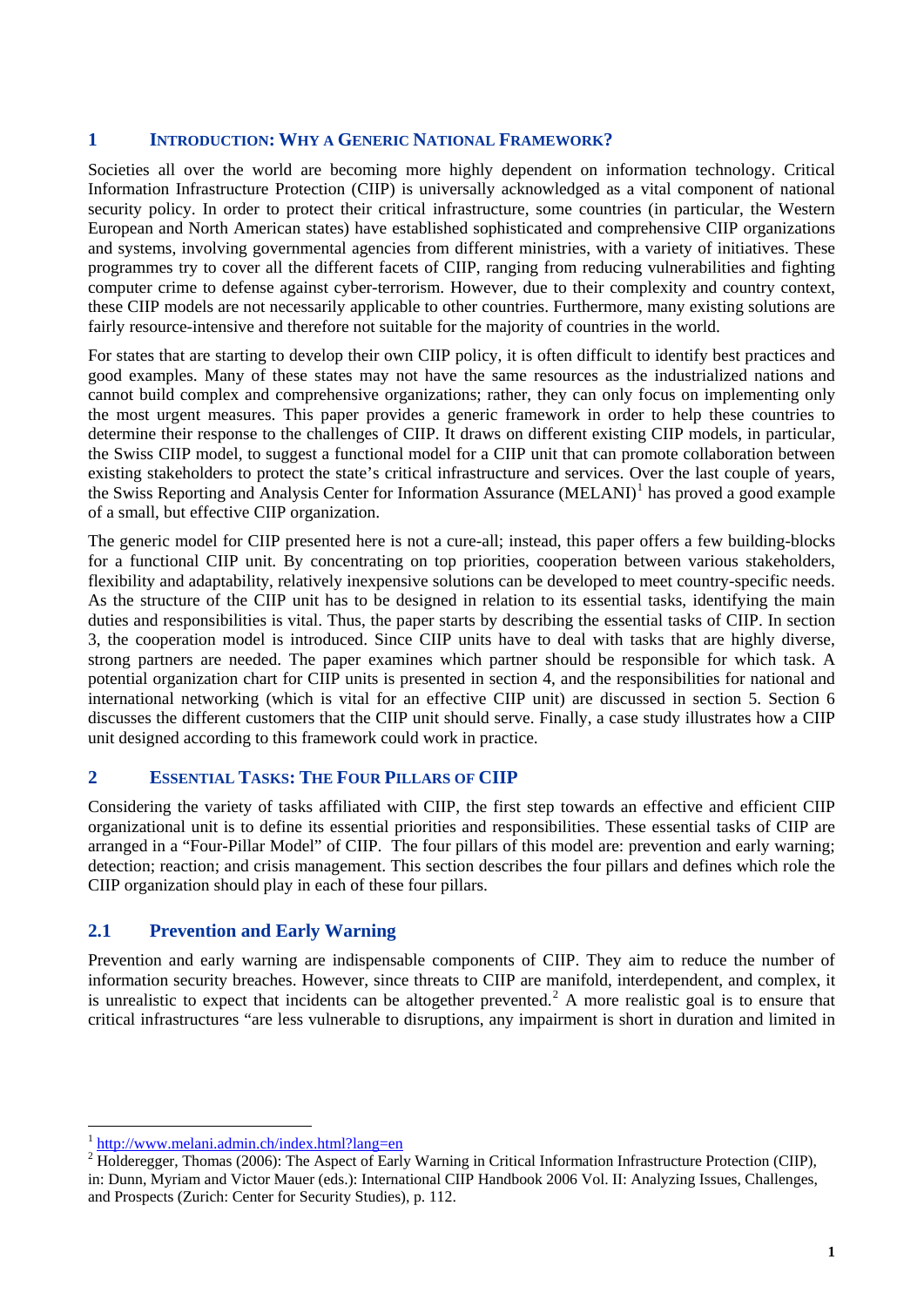<span id="page-7-0"></span>scale, and services are readily restored when disruptions occur."<sup>[3](#page-7-1)</sup> The main function of prevention is to ensure that companies operating critical infrastructures are prepared to cope with incidents.

In one way or another, all pillars of CIIP contain elements of prevention (e.g., an adequate and effective reaction may deter attackers and may thus also include preventive characteristics). In this paper, prevention is defined in the narrow sense as consisting of activities that raise the general preparedness of companies. This involves the dissemination of recommendations and guidelines on best practices, timely and credible warning of specific threats, and the implementation of training and exercises. It is worth noting that prevention and early warning cannot be approached on a purely technical level - potential dangers have to be weighed up constantly in a trade-off against risk situations.

The CIIP unit discussed by this paper should promote prevention measures, by hosting workshops in which protection measures and best practices are discussed, as well as disseminating warnings and advice. However, although these tasks are essential, the CIIP unit is not the only source of support and guidance in information security. The operators of CII know their business better than most governmental units and there are other sources of warnings and advice. Therefore, the CIIP unit should focus its services on types of support that are not readily available elsewhere. In consequence, the workshops, warnings, and advisories should be tailored to the specific needs of operators of CI, with exclusive information.

The CIIP unit can provide exclusive information because it is in an exceptional position. As a government body, it may be perceived as neutral and free from commercial interests. Its workshops, warnings and advice may be seen as more credible than the products of private information security consultants. In addition, a well-designed CIIP unit has a large network of contacts at its disposal, with access to exclusive information. The CIIP unit can foster information-sharing among companies and raise their awareness of their interdependency. In this respect, it can act as a neutral and safe platform where experiences and knowledge can be shared among the different operators of  $CI<sup>4</sup>$  $CI<sup>4</sup>$  $CI<sup>4</sup>$ .

The task of prevention with regard to the operators of CI can therefore be accomplished selectively and without incurring immense operating expenses. Apart from this, however, new forms of attacks (e.g. Distributed Denial of Service  $(DDoS)$  attacks<sup>[5](#page-7-3)</sup>) involve the use of huge numbers of compromised computers to attack systems, showing that prevention measures should not be limited solely to the operators of CI. Every connected computer that is not sufficiently protected threatens the security of all other connected systems. The CIIP unit has to focus also on prevention measures for the benefit of the broader public. However, since this task is time-consuming and cost-intensive, the CIIP unit needs supporting partners. Supporting partners may be found in private-sector associations (e.g., industry associations), among IT manufacturers and software producers, among other governmental organizations (e.g., data protection agencies), in the academia or in the media. Preventive measures aimed at the broader public are only successful when they are supported by different actors; they cannot, and should not, be accomplished by the CIIP unit alone.

## **2.2 Detection**

Detection is the second pillar. In order to promote security and to avoid particularly vulnerable technologies, it is crucial that new threats be discovered as quickly as possible. In order to recognize emerging threats on a timely basis, the CIIP unit depends on a broad national and international network. In close collaboration with technical experts from Computer Emergency and Response Teams (CERTs),<sup>[6](#page-7-4)</sup> the CIIP unit should identify new technical forms of attacks as soon as possible. Furthermore, non-technical analyses of the general risk situation are needed (e.g., information about the emergence of criminal organizations). Thus, the CIIP unit should have restricted access to certain relevant information provided by intelligence services. In addition, technical as well as non-technical information may need to be shared with international partners, since the threats to information security are not limited to geographic borders.

<span id="page-7-1"></span><sup>&</sup>lt;sup>3</sup> Juster Kenneth I. and John S. Tritak (2002): Critical Infrastructure Assurance: A Conceptual Overview, in: Joint Economic Committee, United States Congress: Security in the Information Age – New Challenges, New Strategies

<sup>(</sup>Washington, DC: White House), p. 12.<br>  ${}^{4}$  For a more detailed discussion on information-sharing with and within the private sector, see Section 6.1.3.<br>
<sup>5</sup> For a definition of DDeS stracks, see kttp://op.wikipedia.org

<span id="page-7-3"></span><span id="page-7-2"></span> $<sup>5</sup>$  For a definition of DDoS attacks, see: [http://en.wikipedia.org/wiki/Ddos#Distributed\\_attack.](http://en.wikipedia.org/wiki/Ddos#Distributed_attack)</sup>

<span id="page-7-4"></span> $6$  The cooperation with CERTs is described in Section 3.2.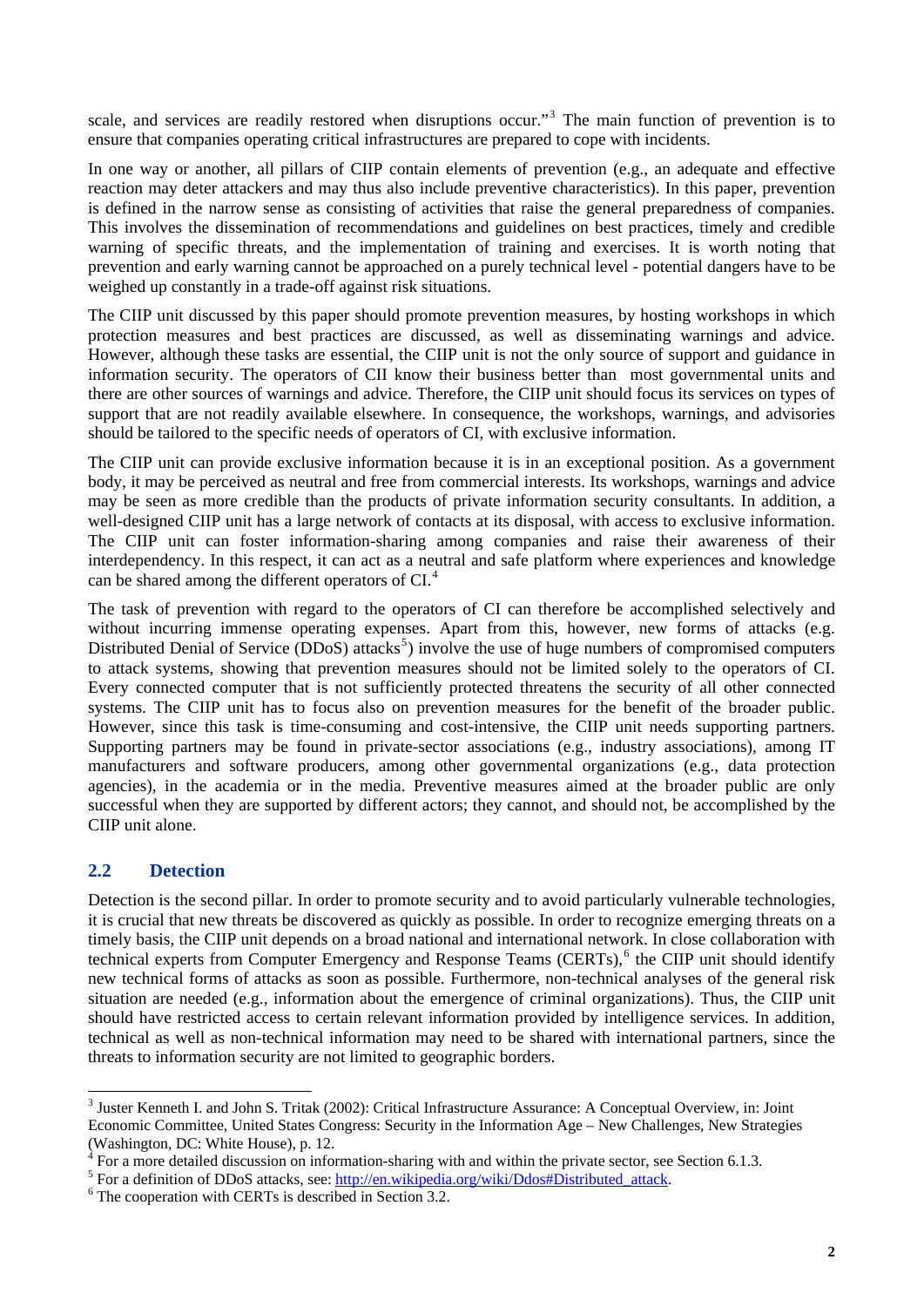<span id="page-8-0"></span>However, the network of contacts belonging to CERTs and the intelligence services is of only limited use without the close cooperation of the operators of CI. After all, CI operators are affected first and foremost by new attacks, and if they fail to report incidents, detection and early warning become impossible. The importance of information-sharing with and within the private sector was highlighted in the US federal government's 199[7](#page-8-1) report of the President's Commission on Critical Infrastructure Protection (PCCIP).<sup>7</sup> Nevertheless, information-sharing is generally still only limited and many initiatives for information-sharing have proved only partly successful.<sup>[8](#page-8-2)</sup> This is mainly due to the fact that companies share information only under conditions of strictest confidence. Building trust is a major task for any CIIP unit, in order to obtain information about incidents directly from the firms. How these demanding tasks can be achieved is discussed further below.

## **2.3 Reaction**

Reaction includes the identification and correction of the causes of a disruption. Initially, the CIIP unit should provide technical help, and support to the targeted company. However, the CIIP unit cannot take on the management of incident response for these companies. The activities of the CIIP unit should complement, but not replace, the efforts of companies. Instead, the CIIP unit usually provides advice and guidance on how to tackle an incident, rather than offering complete solutions.

A major requirement for accomplishing this task is that the CIIP unit must have a 24/7 incident reporting service. Attackers often prefer to execute their attacks on the information infrastructure of companies at times when they expect to face few immediate countermeasures. To a large extent, the damage caused by an attack depends on how long it takes to stop it. Therefore, incident response must start as quickly as possible. The support provided by the CIIP unit is most helpful, if it is always available.

However, similar to prevention and detection, incident response is not restricted to technical measures. In particular, prosecution of attackers is a vital part of reaction. Law enforcement may not be able to help targets directly, but it can help protect others by increasing the risk of capture, prosecution and wider deterrent.<sup>[9](#page-8-3)</sup> Since many attacks are carried out by international actors, companies often do not know how to secure appropriate law enforcement responses abroad. The CIIP unit should support targeted companies by referring them to the responsible authorities.

Finally, adequate reaction also includes analysis of incidents. In cooperation with the target, the CIIP unit should draw up a final report on the incident. The lessons learned should be made available to other operators of CI. The private industry tends to focus mainly on lessons learned to improve their internal systems, but the government can take a somewhat broader approach. Lessons learned should be exchanged with all critical players in order improve crisis planning and to streamline information-sharing in crisis situations. Companies and government sectors that were not affected by the attack can compare emergency plans and take steps to avoid mistakes. This concludes the cycle of prevention, detection, reaction, and crisis management.

## **2.4 Crisis Management**

Crisis management has been part of CIIP since its inception. Minimizing the effects of any disruptions on society and the state has always been a major task of protection, so the CIIP unit must be embedded in the national crisis management structure. Depending on the organization of a state's crisis management administration, the CIIP unit can be positioned in several different ways. It should be well-positioned in order to have direct access to decision-makers, because a key function of the CIIP unit is to alert the responsible people and organizations. In case of a national crisis, the CIIP unit must be able to offer advice directly to the government.

<span id="page-8-1"></span> 7 United States Government Accountability Office (GAO) (2004): Critical Infrastructure Protection: Improving Information Sharing with Infrastructure Sectors (Washington, DC: White House), p. 8.

<span id="page-8-2"></span><sup>&</sup>lt;sup>8</sup> Poulsen, Kevin (2005): U.S. Info-sharing Called a Flop, in Security Focus, 11 February 2005. Available at: [http://www.securityfocus.com/news/10481.](http://www.securityfocus.com/news/10481)

<span id="page-8-3"></span><sup>&</sup>lt;sup>9</sup> Schechter, Stuart E. and Michael D. Smith (2004): How Much Security is Enough to Stop a Thief? The Economics of Outsider Theft via Computer Systems and Networks (Cambridge, Cambridge University Press).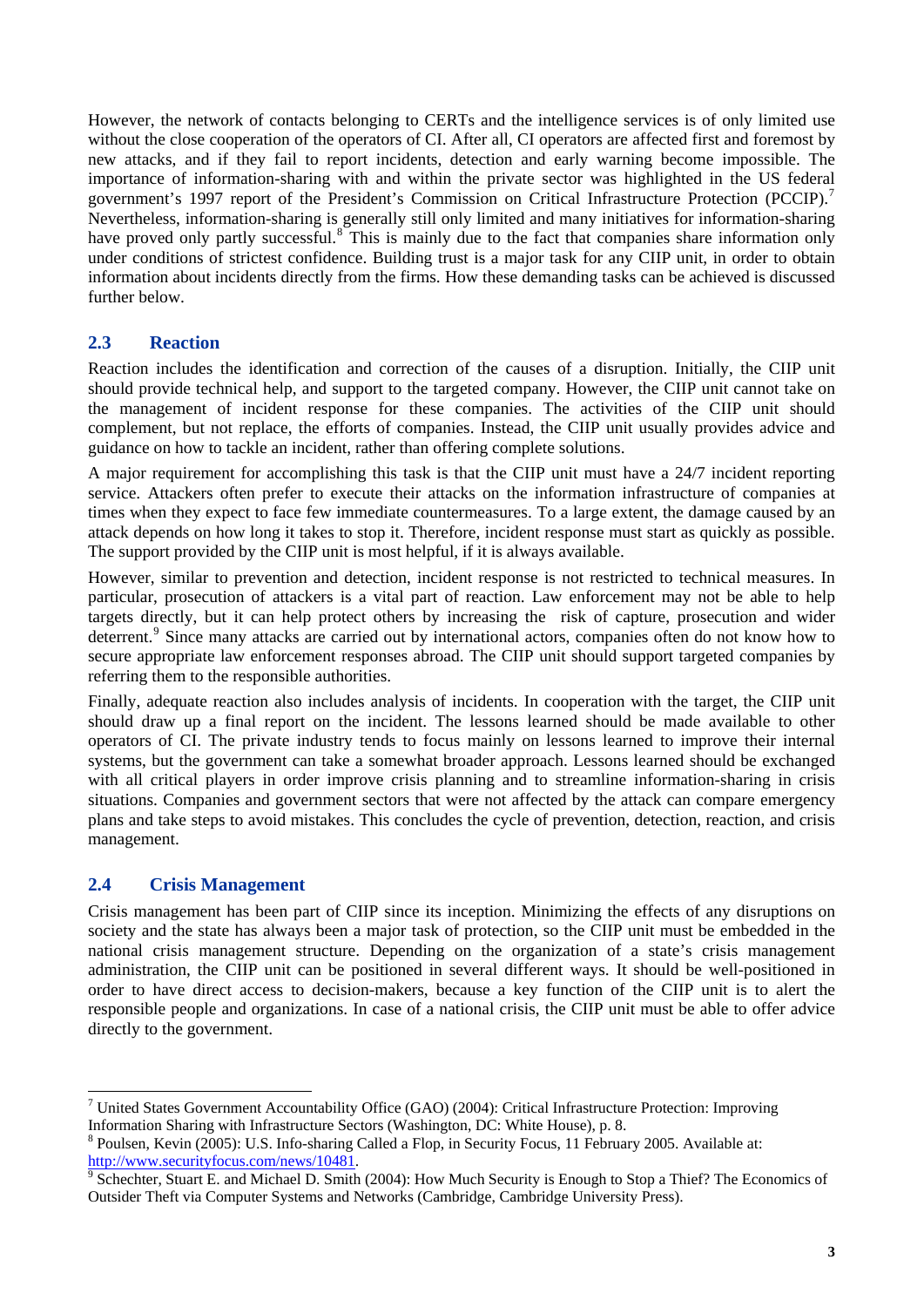<span id="page-9-0"></span>Within the administration, the CIIP unit should act as the center of competence for all questions related to information security. Since information security concerns many different agencies, the CIIP unit should cooperate with various partners within the government. Hence, crisis management needs to be rehearsed regularly. A well-designed crisis management plan is of no use, if it does not work in emergencies. The CIIP unit should conduct exercises with other governmental crisis organizations and CI operators repeatedly. All crucial actors must be familiar with their responsibilities, duties, and risks in times of crisis.

In particular, the CIIP unit should raise awareness of the various existing interdependencies. Operators of CI are dependent on each other in many respects. For instance, energy supply is crucial for the communication sector and vice versa. Since companies may tend to focus on their own business, they may often lack awareness of these interdependencies. The government in turn may also neglect the fact that it is dependent on the functioning of these critical infrastructures. A key task for the CIIP unit is to reinforce understanding of these dependencies among different actors: for example, through workshops and exercises. CIIP can only succeed if all stakeholders work together, with the same goals.

# **2.5 Illustration of the Four-Pillar Model**

Figure 1 summarizes illustrates the four pillars of CIIP:



# **3 ESSENTIAL PARTNERS: THE COOPERATION MODEL**

Given its involvement across the four pillars, and the challenges they pose, the CIIP unit has to have different specialized competencies, implying a large and complex organization. However, the CIIP unit can be streamlined without loss of capacity by establishing cooperation among different partners who are best qualified to cope each with one of the tasks. If each partner concentrates on their competency, existing know-how can be applied most efficiently, saving costs, as well as manpower. According to the tasks of each of the four pillars, CIIP requires different organizational, technical, and analytical competencies. The CIIP unit should ideally include three partners: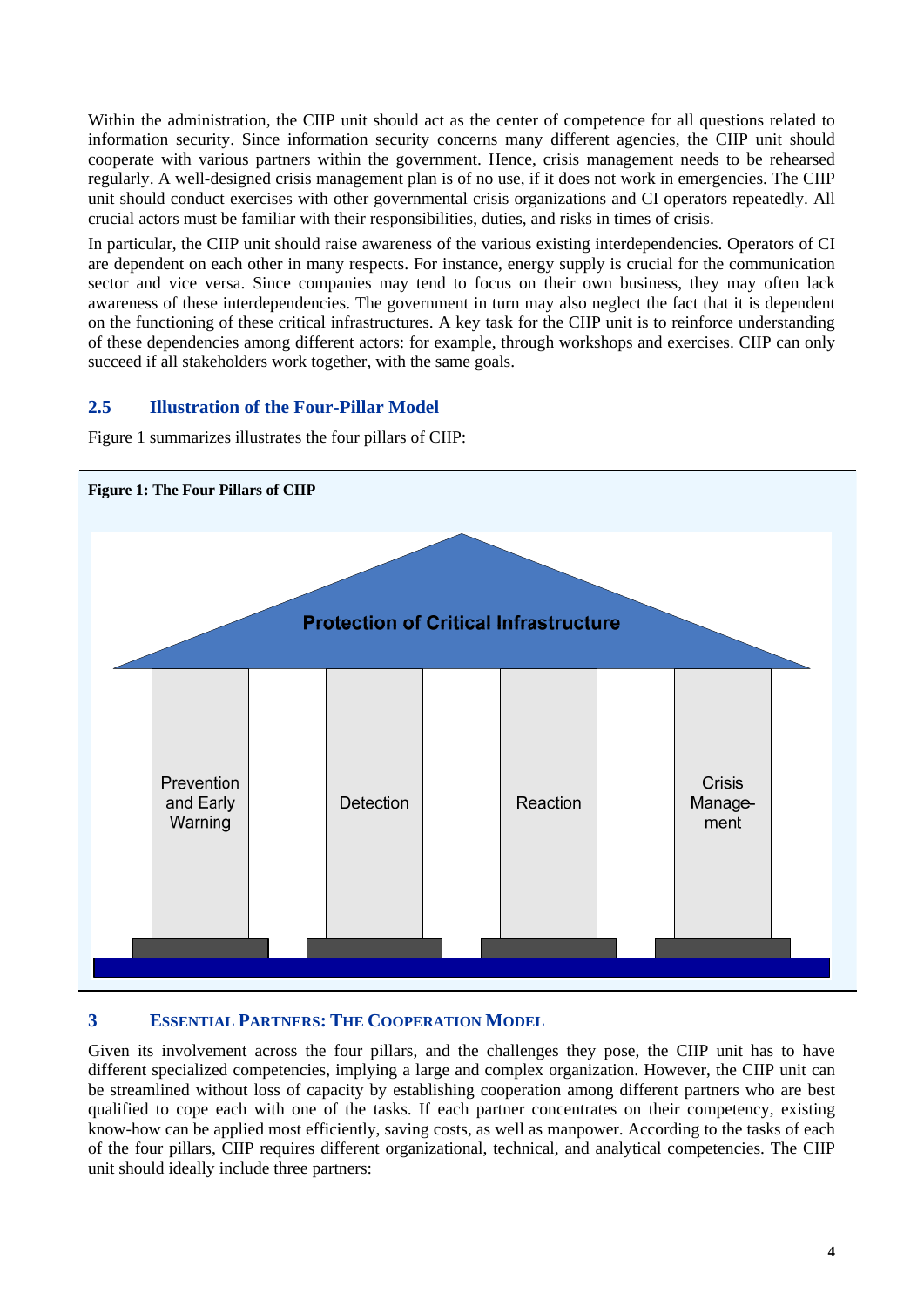- <span id="page-10-0"></span>• A governmental agency, providing strategic leadership and supervision (the Head of the CIIP unit),
- An analysis center with strong linkages to the intelligence community (the Situation Center),
- A technical center of expertise, usually consisting of staff members of a national CERT (the CERT Team).

This section describes these partners and examines which partner should provide which services to form an effective CIIP unit.

## **3.1 Strategic Leadership and Supervision**

The CIIP unit needs a responsible authority to provide strategic leadership and supervision, the "head of the CIIP unit" which should be part of the state administration. However, since CIIP concerns most sectors of government, the CIIP unit could be positioned within several different governmental agencies. As Myriam Dunn writes: "The establishment and location of these key organizations within the government structures are influenced by various factors such as civil defense tradition, the allocation of resources, historical experience, and the threat perception of key actors in the policy domain."[10](#page-10-1) Nevertheless, there are some requirements for the head of the CIIP unit, and some agencies are better adapted to the tasks of CIIP than others.

First, the designated head of the CIIP unit should have a background and strong qualifications in ICT (particularly, information assurance) or in critical infrastructure protection. These issues involve various different organizations and agencies, ranging from emergency planning and disaster response organizations to data security and high-tech crime units.<sup>[11](#page-10-2)</sup>

Due to the different options for the location of the CIIP unit within the government structure, there is a danger of inter-bureaucratic conflicts among different stakeholders. To avoid obstruction, the CIIP unit should be located in a well-established agency to ensure that the importance of CIIP is acknowledged by policy-makers.

Finally, it is essential that the head of the CIIP unit enjoys the confidence of the private sector. The need for Public-Private Partnerships (PPP) was recognized by the report of the President's Commission on Critical Infrastructure Protection (PCCIP) in 1997.<sup>[12](#page-10-3)</sup> Nevertheless, implementation of PPP is not always easy. Malm and Anderson write: "It is relatively easy for a government and private actors in a PPP to agree that there is a problem and that something must be done to resolve it. It is much harder, however, to agree on what should be done, who should be responsible for doing it, and who should assume legal responsibility, as well as the financial cost involved in implementing new measures."[13](#page-10-4) Since cooperation between public and private stakeholders is often difficult, experienced negotiators are required. The agency where the CIIP unit will be located should be accustomed to interacting with the private sector. Furthermore, since private firms will only share sensitive commercial and security information when they trust their partners,<sup>[14](#page-10-5)</sup> the location of the CIIP unit is often constrained by the need to assure private companies that their sensitive information will be adequately safeguarded.<sup>[15](#page-10-6)</sup>

<span id="page-10-1"></span><sup>&</sup>lt;sup>10</sup> Dunn, Myriam (2005): A Comparative Analysis of Cybersecurity Initiatives Worldwide, paper presented at the ITU WSIS Thematic Meeting on Cybersecurity (Geneva, 2005), p. 15.

<span id="page-10-2"></span> $^{11}$  Abele-Wigert, Isabelle and Myriam Dunn (2006): International CIIP Handbook 2006, Vol. I: An Inventory of 20 National and 6 International Critical Information Infrastructure Protection Policies (Zurich: Center for Security Studies), pp. 394–8.

<span id="page-10-3"></span><sup>&</sup>lt;sup>12</sup> President's Commission on Critical Infrastructure Protection (PCCIP) (1997): Critical Foundations: Protecting Americas Infrastructures (Washington, DC: White House), pp. 27ff.

<span id="page-10-4"></span><sup>&</sup>lt;sup>13</sup> Andersson, Jan J. and Andreas Malm (2006): Public-Private Partnerships and the Challenge of Critical Infrastructure Protection , in: Dunn, Myriam and Victor Mauer (eds.): International CIIP Handbook 2006, Vol. II: Analyzing Issues,

<span id="page-10-5"></span>Challenges, and Prospects (Zurich: Center for Security Studies), pp. 166f.<br><sup>14</sup> Branscomb, Lewis M. and Erwann O. Michel-Kerjan (2006): Public-Private Collaboration on a National and International Scale, in: Philip E. Auerswald et al. (eds.): Seeds of Disaster, Roots of Response: How Private Action Can Reduce Public Vulnerability (Cambridge: Cambridge University Press), pp. 396ff. 15 Dunn, 2005: p. 17.

<span id="page-10-6"></span>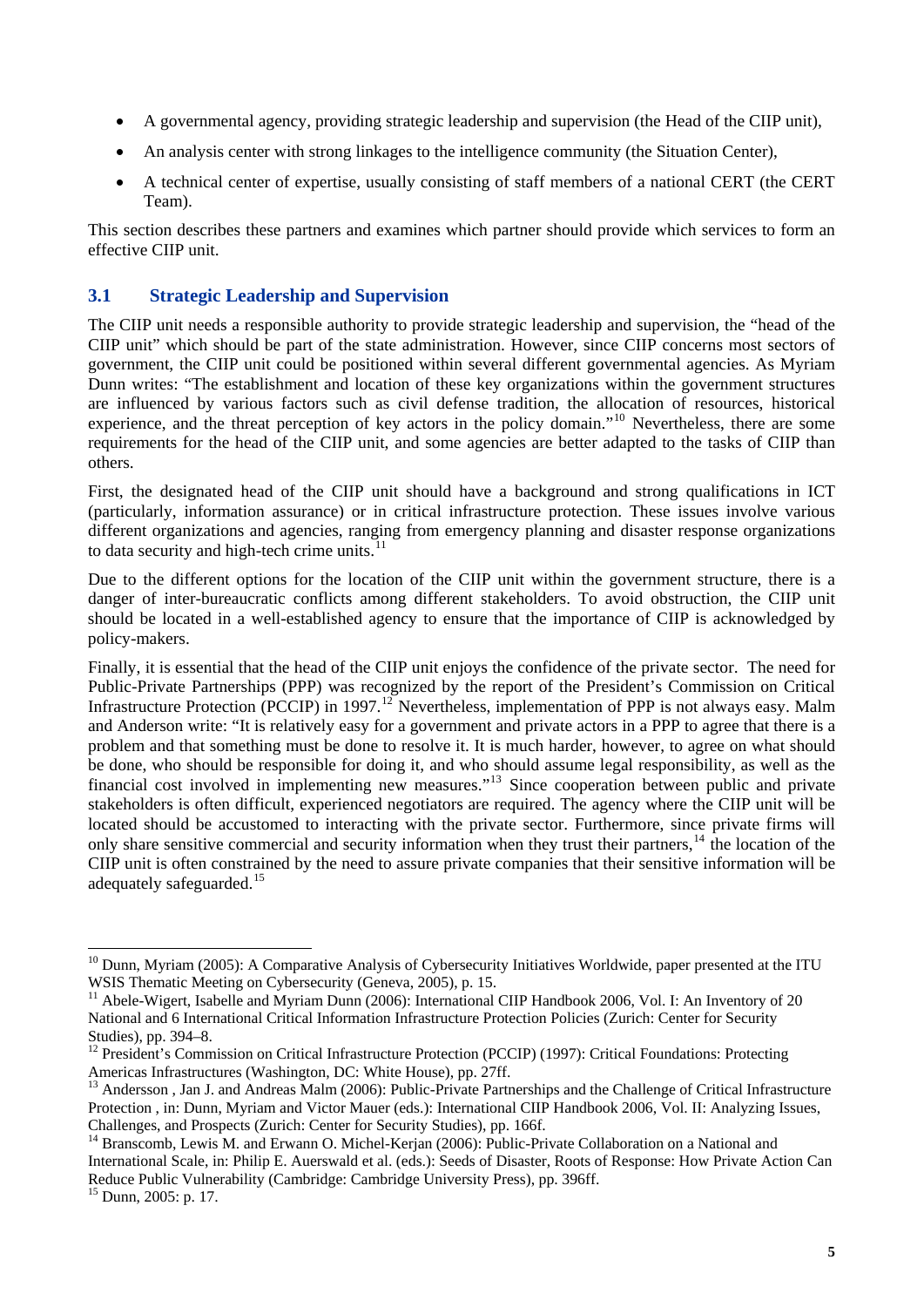## <span id="page-11-0"></span>**3.2 Analytical Capacity**

The gathering and analysis of threat information are demanding tasks, requiring a broad network of national and international contacts. It could prove inefficient if the CIIP unit established its own intelligence unit. Instead, the task of analyzing threat information could be allocated to specific units of the intelligence services. Their international networks and experience in international investigation are invaluable in the fight against cyber-crime. In order to cooperate in the most efficient way, specific units of the intelligence services should cooperate with the CIIP unit as partners. In an ideal scenario, the leader of the analysis sub-unit could be a staff member of the intelligence service, acting as an interface between the CIIP unit and the intelligence service

In the following, this sub-unit will be labeled the "Situation Center", in order to highlight its functions of gathering and analyzing threat information.

## **3.3 Technical Competencies**

 $\overline{a}$ 

In many countries, CERTs<sup>[16](#page-11-1)</sup> are responsible for the technical questions of information security.<sup>[17](#page-11-2)</sup> The role of CERTs can be compared to that of a fire department. They are ready to help in case of incidents, but also engage actively in prevention by providing information, warnings, and advice to their constituencies.<sup>[18](#page-11-3)</sup> The size of CERTs and of their constituencies varies widely, but despite their differences, all CERTs are designed as centers of expertise run by information specialists.

Following the example of the first CERT at Carnegie Mellon University, many CERTs tend to be located outside the government. Often, they are run by agencies that are completely independent from the government. CERTs operated by universities are particularly interesting, as they have two major advantages: First, the scientific staff of universities are more likely to cope with the complex research in the fields of information technology and network environments. Second, the universities' academic networks are very useful for research and cooperation with the CIIP unit. Regardless of who runs the CERTs, the CIIP unit should closely cooperate with the CERTs. Moreover, the CIIP unit should try to integrate an established national CERT as a partner. In this way, the CIIP unit can gain technical competence, without having to build up its own body of technical staff. The integrated CERT will subsequently be referred to as "CERT Team" of the CIIP unit.

## **3.4 Conclusion: the Tripartite Composition of the CIIP Unit**

In summary, the CIIP unit would include the three partners of the head of the CIIP unit for leadership, the Situation Center for analysis and information and the CERT team providing technical expertise. Figure 2 summarizes the tripartite relationship involved in an integral CIIP approach.

<span id="page-11-1"></span><sup>&</sup>lt;sup>16</sup> Another often-used name is Computer Security Incident Response Team (CSIRT), but there are other terms and acronyms. For further information, see Killcrece, Georgia et al. (2003): State of the Practice of Computer Security Incident Response Teams (CSIRTs) (Pittsburgh: Pittsburgh University Press).

<span id="page-11-3"></span><span id="page-11-2"></span><sup>&</sup>lt;sup>17</sup> For a list of existing CERTs all over the world, see  $\frac{www.first.org/members/ teams/}{members/teams/}$ .<br><sup>18</sup> West Brown, Moira J. et al. (2003): Handbook for [Computer Security Incident Res](http://www.first.org/members/teams/)ponse Teams (CSIRTs) (Pittsburgh: Pittsburgh University Press), p. 2.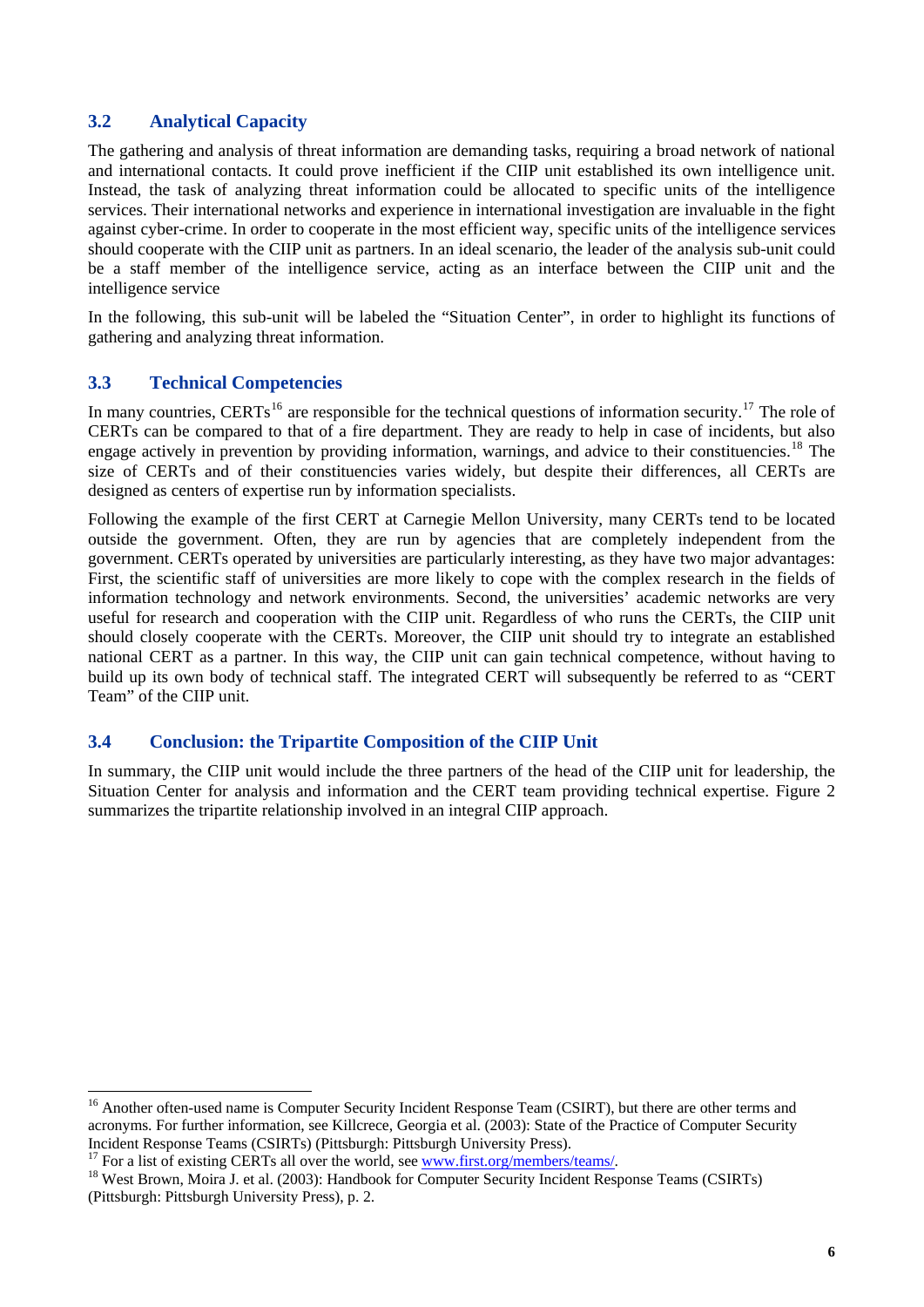<span id="page-12-0"></span>

# **4 ORGANIZATION OF THE CIIP UNIT**

The tripartite composition of the CIIP unit has many advantages; however, these advantages can only be exploited to best effect when the CIIP unit is well-organized. It is therefore worth examining the internal structure of an optimally functional CIIP unit. The organizational chart presented in Figure 3 highlights the structure of the CIIP unit. The absence of many levels of hierarchy allows direct communication and effective cooperation. It is also crucial to establish clear responsibilities and duties for involved partners.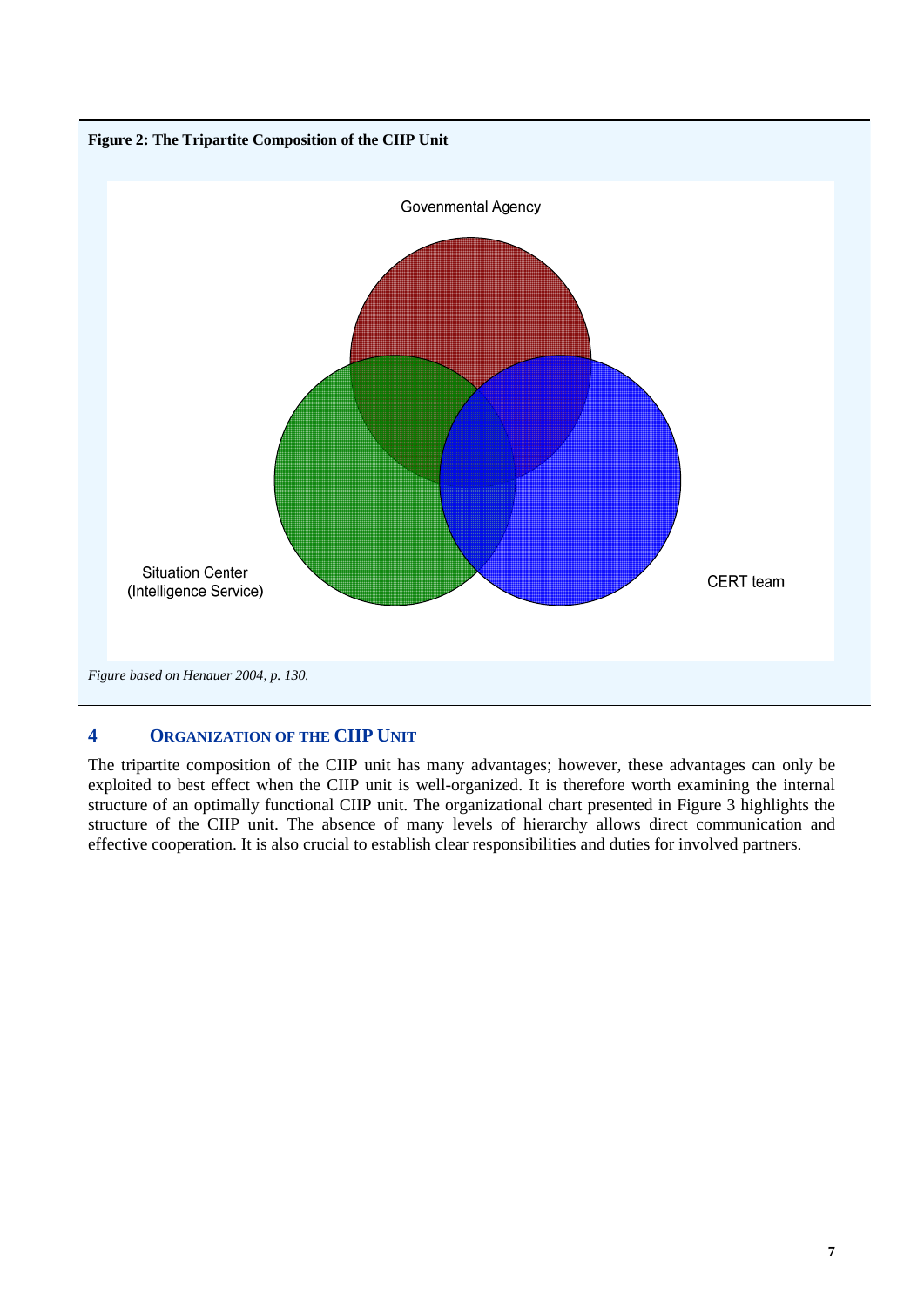

As mentioned previously, the CIIP unit should be located within a well-established government agency. In practice, this agency provides the head of the CIIP unit, a person who represents the unit in public, as well within the administration. In order to understand the complex problems of companies, the person in question should be experienced in the area of information security regarding critical infrastructures. On the other hand, the person should be competent in dealing with the administration and in communicating with the public. The leader of the CIIP unit may have one ore two deputies; nevertheless, the task of strategic leadership can basically achieved by one person.

In crisis situations, the CIIP unit leader's responsibilities will change. In emergency scenarios, a Special Task Force for Information Assurance should be established, comprising relevant decision-makers from the public and private sectors. The leader of the unit must then remain in contact with this task force and ensure that the CIIP unit works directly for the task force.

In close cooperation with the head of the CIIP unit, the Situation Center assumes the non-technical tasks. The leader of the Situation Center serves as the interface with the intelligence community. The leader and his or her team evaluate new threats, refer targets to the prosecution authorities, and supply the public with relevant information. The leader of the Situation Center does not have to be an expert in information security, but should have considerable legal and political knowledge. The Situation Center performs the major tasks of the CIIP unit: it is responsible for mentoring the operators of CII, and should help to raise public awareness.

Finally, the leader of the CERT team must have a thorough knowledge of information assurance, as the CERT team is responsible for technical questions. Since prevention and early warning are essential tasks of the CIIP unit, the head of CERT should have scientific qualifications, but also be skilled in communicating. As mentioned above, the CIIP unit does not need to form its own CERT, but should try to integrate an established national CERT (e.g., a CERT run by a university). In this way, the CIIP unit can rely on existing knowledge within the CERT and minimize manpower requirements.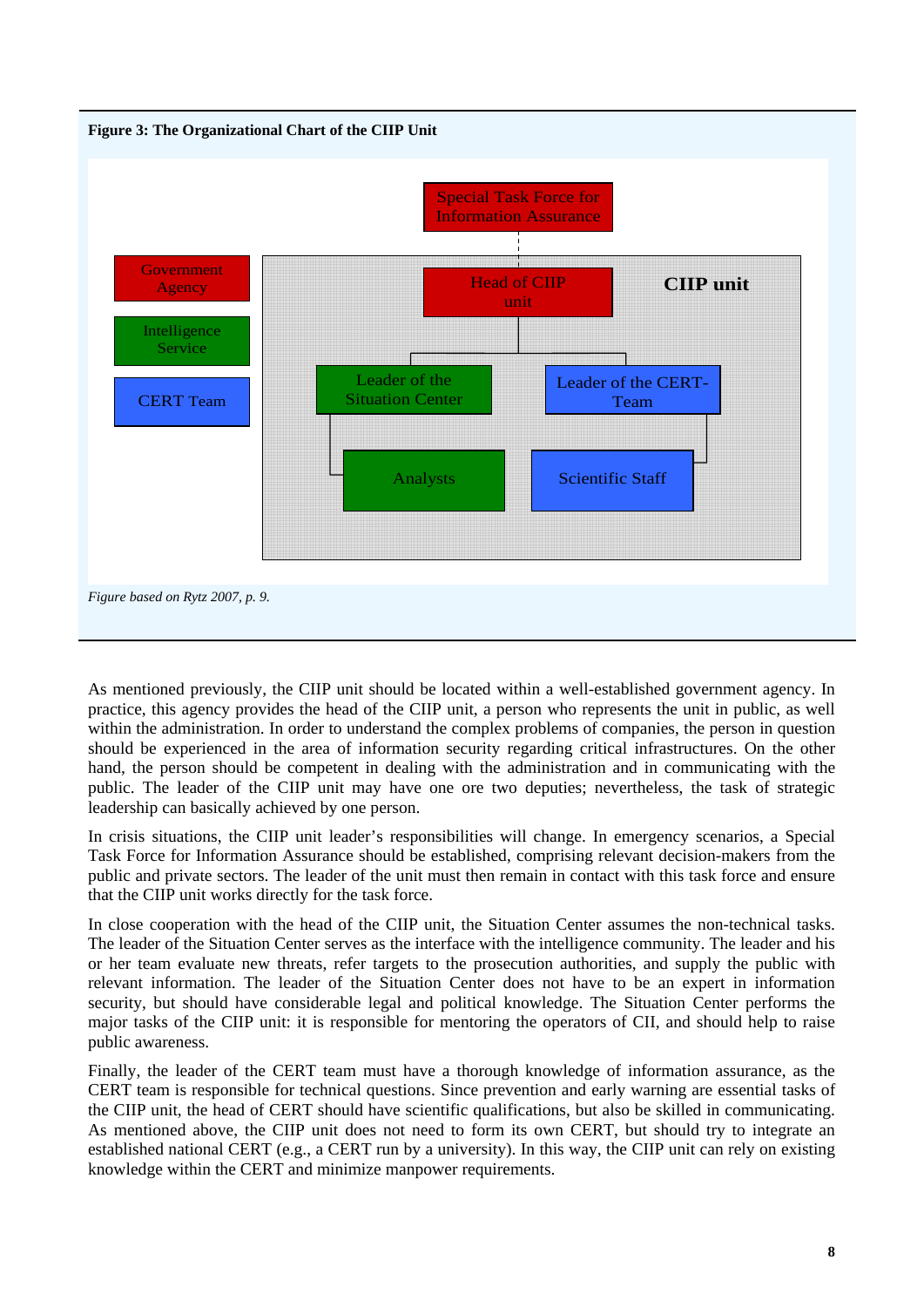<span id="page-14-0"></span>Table 1 summarizes the required skills of the leaders of the CIIP partners, according to their positions:

| <b>Position</b>                | <b>Required Skills</b>                              |
|--------------------------------|-----------------------------------------------------|
| Leader of the CIIP unit        | Experienced in the area of information security     |
|                                | With good contacts with policy- and decision-makers |
|                                | Communication and representation skills             |
| Leader of the Situation Center | Profound legal and political knowledge              |
|                                | Linked to intelligence services                     |
|                                | Experienced in the work of prosecution              |
| Leader of the CERT team        | Extensive technical skills                          |
|                                | Teaching and communication skills                   |
|                                | Member of an established national CERT              |

#### **Table 1: Required Skills of the CIIP partners**

#### **5 THE NETWORK OF THE CIIP UNIT**

In order to accomplish the demanding tasks described in Section 3, each sub-unit of the CIIP unit needs to be embedded in a broad network of national and international partners. Each sub-unit has different contacts according to its respective tasks. This section clarifies which sub-unit is responsible for building up contacts with different partners.

Obviously, the most important partners of the CIIP unit are the owners and operators of critical information infrastructures. The design of these public-private partnerships will be described in Section 6. This section describes partners who do not directly operate CII, but whose contributions to CIIP are essential.

## **5.1 Partners of the Head of the CIIP Unit**

First, the head of the CIIP unit should have well-established contacts to all other governmental agencies engaged in CIIP. Since CIIP concerns diverse divisions of the administration (e.g., divisions of economic supply, civil protection, military defense, communication, etc.), there are many different administrative activities that relate to CIIP. The head of the CIIP unit should be familiar with the activities of other administrative units and strive to pool existing resources. This task is difficult, because different agencies have different or even contradictory viewpoints. In addition, civil service bureaucracies do not like sharing responsibilities with other administrative units – there is, as mentioned above, a danger of inter-bureaucratic conflicts. Thus, the partnership among all agencies involved with CIIP has to be constantly renewed and reaffirmed under the lead of the CIIP unit.

Apart from pooling the existing administrative resources, the head of the CIIP unit also has to cooperate with partners outside the administration. Over recent years, many initiatives have emerged from the private sector. It is in the interest of many companies (e.g., IT manufacturers, software producers, banks, insurances, business associations, media, etc.) to raise the awareness of private users and to enhance user confidence in new technologies.[19](#page-14-1) The head of the CIIP unit should actively promote cooperation with these actors. In their own interests, these companies undertake the tasks of spreading information. The CIIP unit should support and complement those initiatives by providing expert information.

Of course, the head of the CIIP unit should cooperate not only with national partners, but also with the CIIP units of other countries. Since threats to information security surpass geographical borders, international cooperation is essential for a successful protection of CII. The CIIP units of different countries can exchange experiences and learn from each other.

<span id="page-14-1"></span><sup>&</sup>lt;sup>19</sup> Some examples of private associations dedicated to information security and awareness-raising are given at: [http://www.enisa.europa.eu/pages/09\\_03.htm](http://www.enisa.europa.eu/pages/09_03.htm).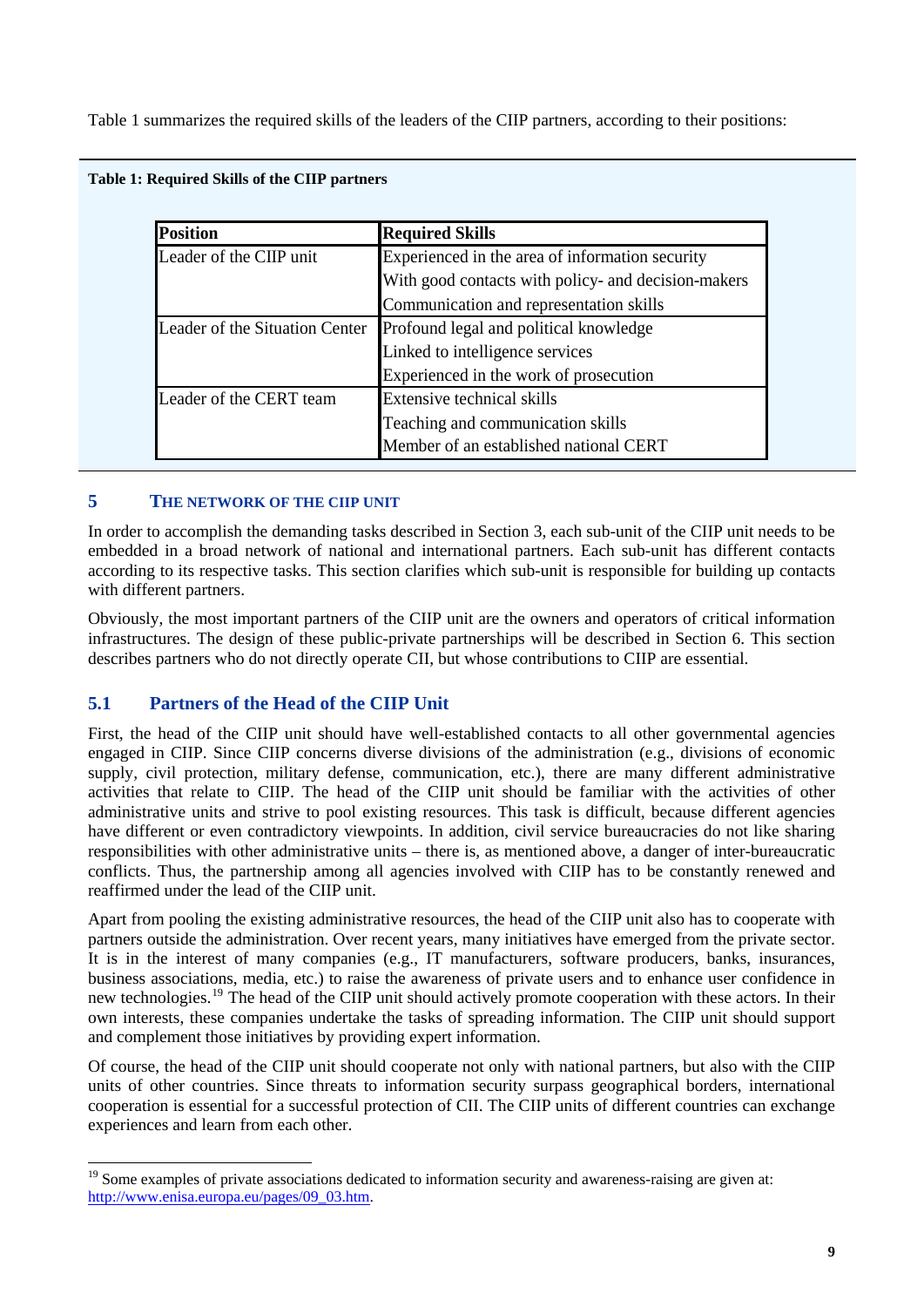## <span id="page-15-0"></span>**5.2 Partners of the Situation Center**

In order to achieve the tasks of gathering and analysis of information, and connecting targets with law enforcement, the Situation Center needs to establish close contacts with other units of the intelligence service, the police (in particular the high-tech crime units), and with foreign intelligence services. In this context, offices for cyber-crime (usually operated by police) are of particular importance.<sup>[20](#page-15-1)</sup> Such offices are an appropriate venue for the public to report suspect activities concerning the Internet. For the analysts of the CIIP unit, these reports are valuable sources that may reveal new vulnerabilities or provide evidence for attacks. Hence, a close partnership between the Situation Center of the CIIP unit and these offices for cybercrime is vital.

With regard to prosecution after an incident, contacts with foreign intelligence services and police units are very important. While the head of the CIIP unit should cooperate with CIIP units of other countries on a strategic level, the team of the Situation Center works alongside them (for example, there are several working groups of Interpol that are charged with combating information technology crime, $21$  but there are many more platforms of cooperation among the intelligence services and police units). In practice, such networks are very useful, particularly in supporting prosecution authorities, which may lack experience in investigating Internet fraud.

## **5.3 Partners of the CERT Team**

Since new vulnerabilities and new forms of attacks evolve almost daily, incident response and the technical protection of large networks are highly demanding. The CERT team needs to be constantly updated on new developments and needs a broad network of contacts with cyber-security experts. In order to learn about potential vulnerabilities, it should establish contacts with IT manufacturers and software producers.

International exchange of information about incidents is also crucial for the CERT team. If every CERT tried to elaborate its own response to a particular incident, they would always be too slow. Global security incidents can be handled most successfully, if the CERT teams of different countries work together. The Forum for Incident Response and Security Teams ( $FIRST$ )<sup>[22](#page-15-3)</sup> is an important platform for exchange. FIRST defines its aims as follows: "Resolution of any computer security incident generally involves many sites, which may be located in various places around the world. Each incident response and security team can assist their local constituency and coordinate the appropriate response with other teams to provide a global solution to the problem. […] Membership in FIRST enables incident response teams to more effectively respond to security incidents by providing access to best practices, tools, and trusted communication with member teams."<sup>[23](#page-15-4)</sup>

Since national and international cooperation is pivotal for technical protection, it is vital that the CERT team of the CIIP unit should be a member of FIRST and strive for close partnership with other national and international technical experts.

## **5.4 The Network of the CIIP Unit**

National and international contacts of the CIIP unit are key elements of effective CIIP. Each sub-unit brings its own partners into the CIIP unit and maintains these contacts in coordination with the CIIP unit. In this way, the unit becomes embedded within the national network and can rely on support from other agencies different actors. Figure 4 illustrates the network of the unit:

<span id="page-15-1"></span><sup>&</sup>lt;sup>20</sup> See, [for example, the Cybercrime Coordination Unit Switzerland:](http://www.interpol.int/Public/TechnologyCrime/default.asp) <u>http://www.kobik.ch/index.php?language=en</u>.<br><sup>21</sup> See: <u>http://www.interpol.int/Public/TechnologyCrime/default.asp</u>.<br><sup>22</sup> See: [http:/](http://www.first.org/about/mission/mission.html)/<u>www.first.org/abou</u>

<span id="page-15-2"></span>

<span id="page-15-3"></span>

<span id="page-15-4"></span>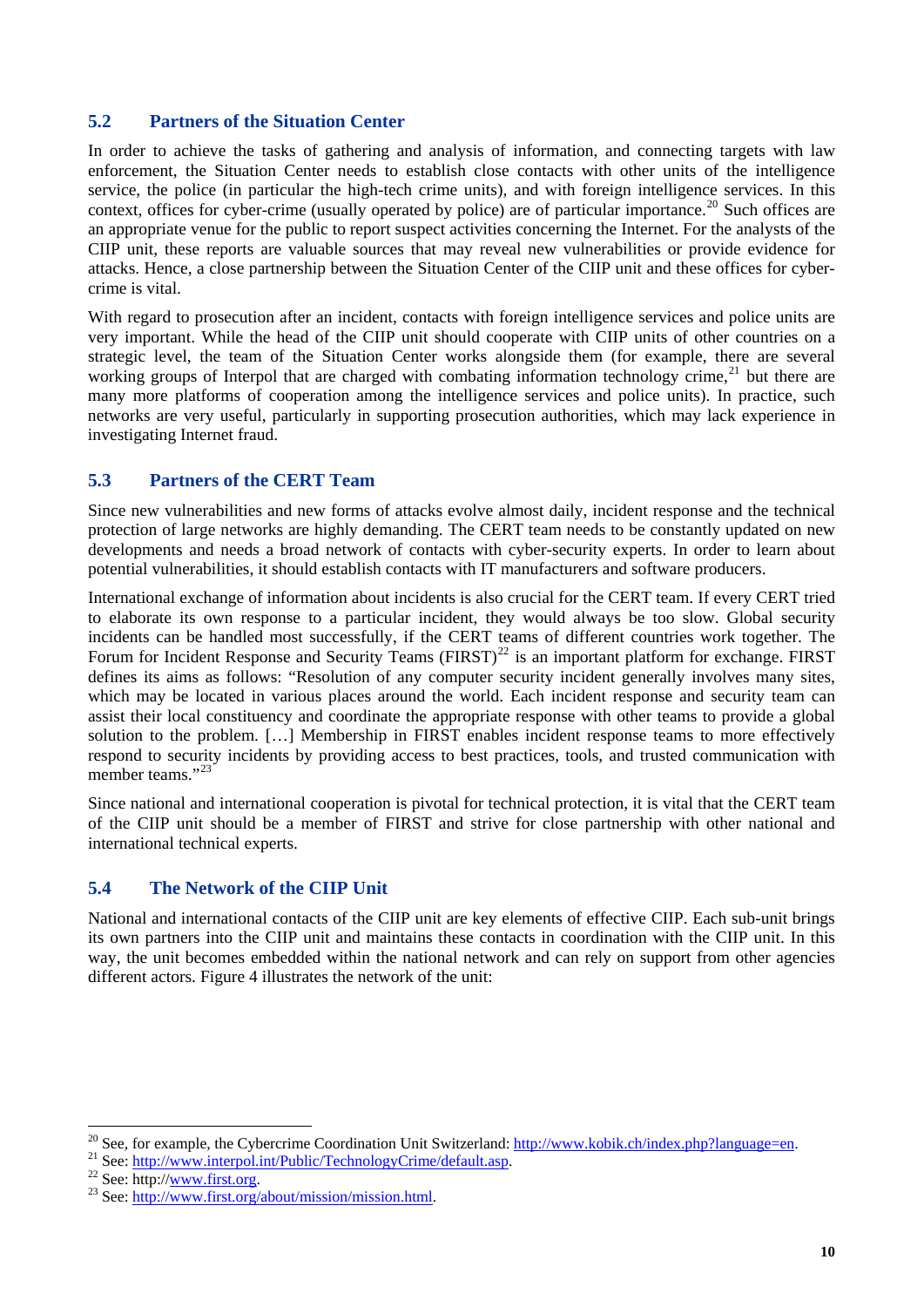<span id="page-16-0"></span>



## **6 CUSTOMERS AND PRODUCTS**

In addition to the structure of the CIIP unit, it is equally important to define the CIIP unit's audience. Most importantly, the CIIP unit must serve the owners and operators of CII. However, in the fight against cybercrime, it is also vital not to neglect private users, SMEs, and other businesses. As mentioned, ICT by its very nature is a highly networked arrangement. Overall security can only be promoted if awareness of this problem is raised among all ICT users. In consequence, the CIIP unit serves two broad customer groups:

- the Closed Customer Base (CCB), including operators of nationally critical infrastructures; and
- the Open Customer Base (OCB), including all other companies (in particular SMEs), as well as home computer users.

These two customer bases have very different needs. Accordingly, the CIIP unit must provide different products and services tailored to each group. This section discusses the different products and services tailored to the Closed Customer Base, and secondly, to the Open Customer Base.

## **6.1 The Closed Customer Base (CCB)**

The Closed Customer Base consists of operators of critical infrastructure. Since these companies usually have strong competencies in ICT security, employ their own specialists, and are able to mobilize know-how and financial resources to protect their systems, they are only mildly interested in general advice about information security. Instead, these operators are looking for specific, specialized information on emerging threats and new risks. For CI operators, cooperation with the CIIP unit is only attractive if the CIIP unit is able to provide exclusive information and services.

The CIIP unit itself, in turn, depends on receiving information from these companies. In order to maintain the services of critical infrastructures without interruption and to be informed as soon as possible of major incidents, the CIIP unit needs to receive information from the operators of critical infrastructure continuously. Close, equitable cooperation between the operators of CI and the CIIP unit is thus essential.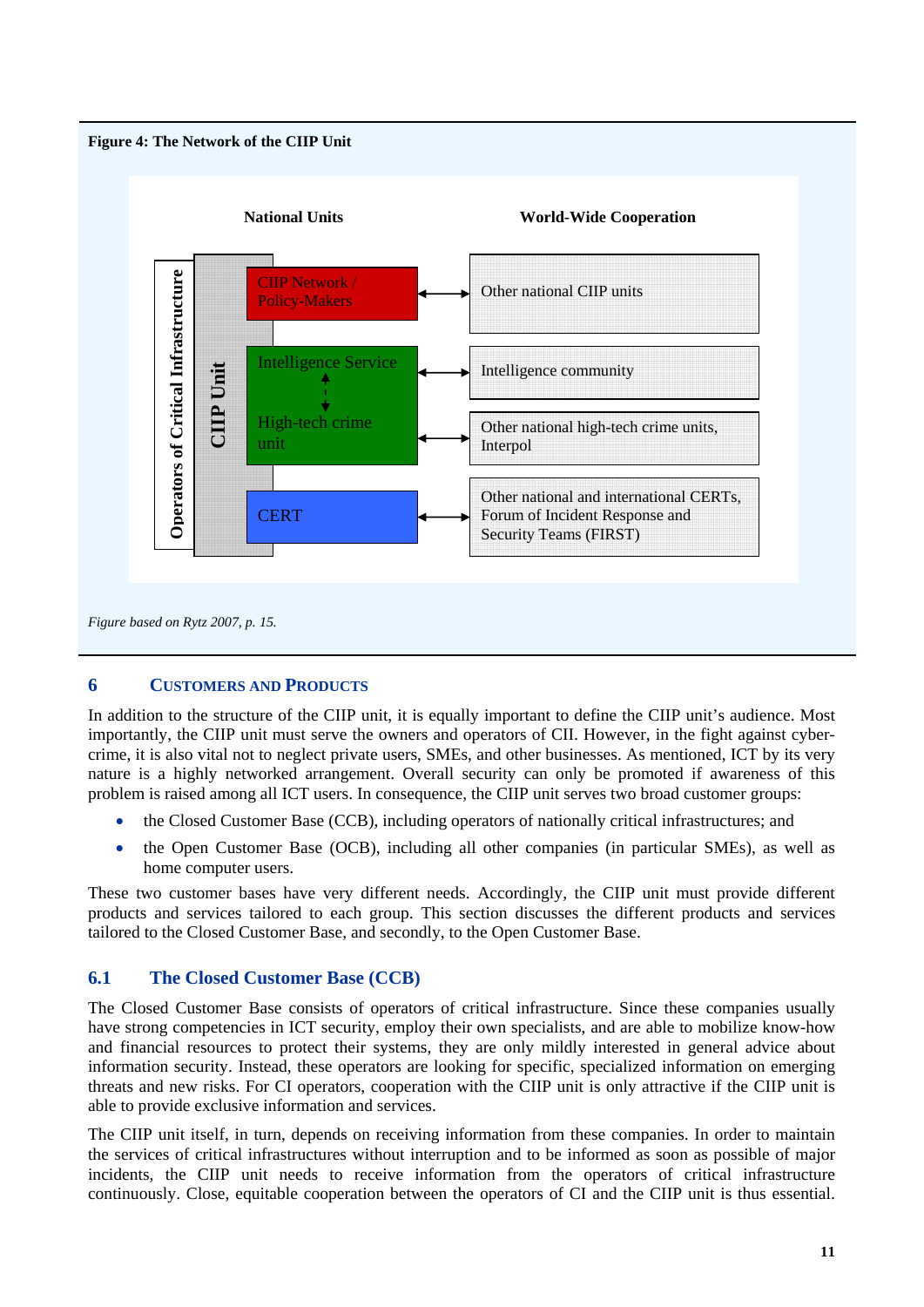<span id="page-17-0"></span>This Section discusses which services and products the CIIP unit should provide in order to foster Public-Private Partnerships, how information-sharing with and within the CCB may be established, and the chances and challenges of such cooperation. But first, the design of the closed customer base is discussed.

## **6.1.1 The Design of the Closed Customer Base**

Membership of the CCB is restricted to operators of CI. However, definitions of critical infrastructures vary across countries. Some countries have followed the example of the US Presidential Commission on Critical Infrastructure Protection (PCCIP), which was the first governmental agency to define critical sectors.<sup>[24](#page-17-1)</sup> while others have developed methods and criteria to identify critical sectors.<sup>[25](#page-17-2)</sup> Nevertheless, some key infrastructures (e.g., Energy/Electricity, Health Services, Communication, Government Services, Banking and Finance, Emergency/Rescue Services, Transportation, Water Supply) have generally emerged as critical elements in almost all countries.<sup>[26](#page-17-3)</sup> Further, since criticality is an evolving concept, the CIIP unit should focus on integrating into the CCB companies belonging to critical sectors, and remain open to integrating other sectors later.

Apart from the question of the critical status of various sectors, the size of the closed customer base has to be considered carefully. As discussed below, the exchange of exclusive information – the key element of the closed customer base – presupposes mutual trust. Building up that trust is very difficult, and once established, it remains fragile.<sup>[27](#page-17-4)</sup> Trust needs to be cultivated constantly. In one of the first evaluations of the success of the Information Sharing and Analysis Centers  $(ISACs)^{2\delta}$  in the US, the General Accounting Office wrote: "All of the organizations agreed that trust had to be built over time and through personal relationships…"[29](#page-17-6) This implies that the number of members of the CCB should be kept to a manageable size (in order to enable personal relationships) and that membership should be as constant as possible. It is therefore advisable for the CIIP unit to limit the numbers of representatives per company.

In addition, the CCB should be separated into different sectors, according to the different types of infrastructures (e.g., financial sector, sector of energy supply, telecommunication sector, etc.). Not all information has to be shared with all members (options for keeping information classified within the closed customer base are discussed below), and it is often beneficial to restrict some meetings, workshops and/or exchanges of information. Figure 5 outlines the design of the closed customer base, including miscellaneous relationships among particular companies.

<span id="page-17-1"></span><sup>&</sup>lt;sup>24</sup> President's Commission on Critical Infrastructure Protection (PCCIP), 1997.

<span id="page-17-2"></span> $25$  For examples of how to determine which sectors are critical, see: Dunn, Myriam, and Isabelle Wigert (eds.): CIIP Handbook 2004: An Inventory and Analysis of Protection Policies in Fourteen Countries (Zurich: Center for Security Studies, 2004), pp. 229–32.

 $26$  Abele-Wigert and Dunn (2006): 385–94.

<span id="page-17-4"></span><span id="page-17-3"></span><sup>&</sup>lt;sup>27</sup> Prieto, Daniel B. (2006): Information Sharing with the Private Sector: History, Challenges, Innovation, and Prospects, in: Philip E. Auerswald et al. (eds.): Seeds of Disaster, Roots of Response: How Private Action Can Reduce Public Vulnerability (Cambridge: Cambridge University Press), pp. 404–28.

<span id="page-17-5"></span><sup>&</sup>lt;sup>28</sup> For further information about ISACs, see for example: Dacy, Robert F. (2004): Critical Infrastructure Protection: Establishing Effective Information Sharing with Infrastructure Sectors (Washington, DC: United States General Accounting Office).

<span id="page-17-6"></span><sup>&</sup>lt;sup>29</sup> United States Government Accountability Office (GAO) (2001): Information Sharing: Practices That Can Benefit Critical Infrastructure Protection (Washington DC, United States General Accounting Office), p. 7.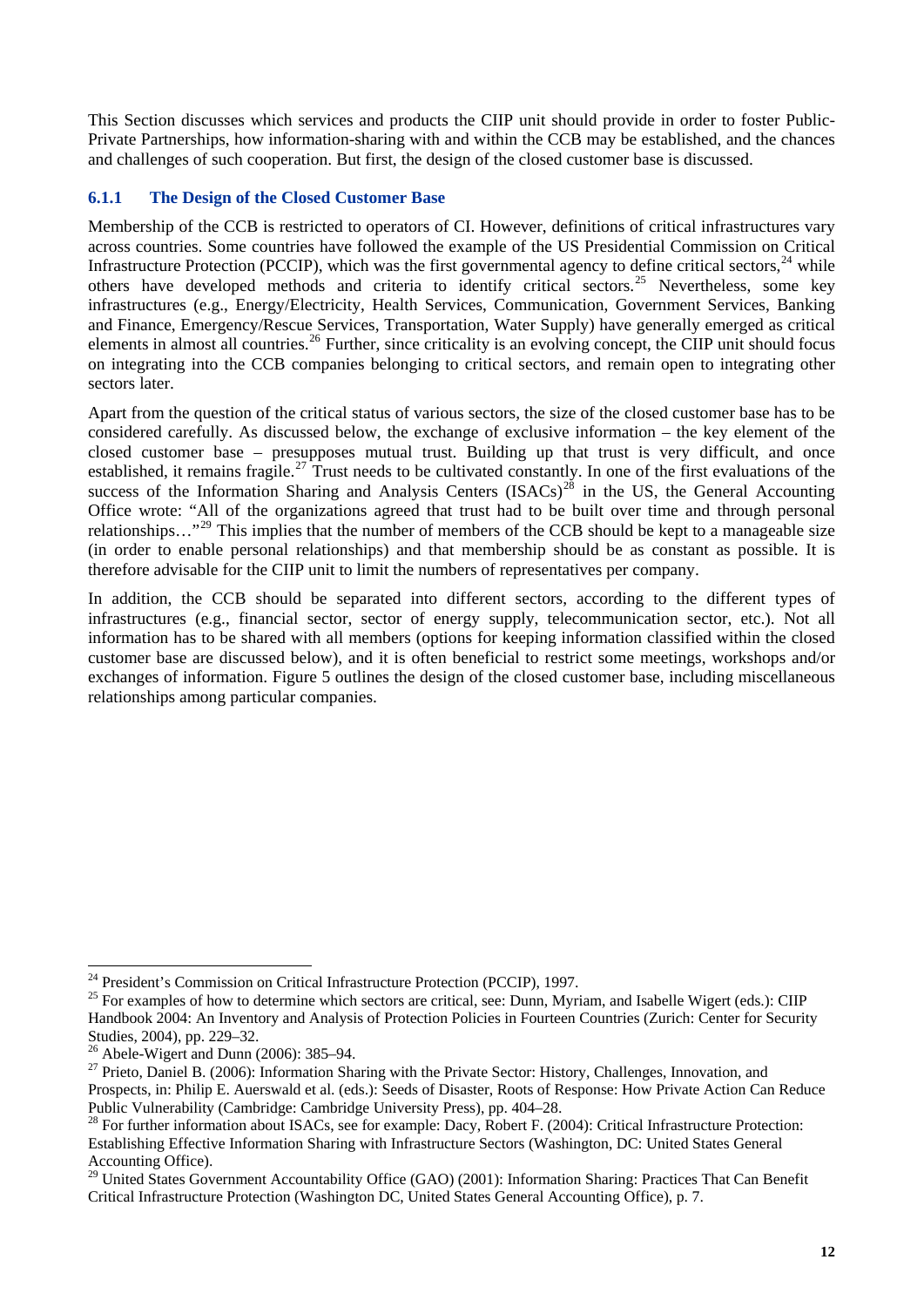<span id="page-18-0"></span>**Figure 5: The Design of the Closed Customer Base** 



## **6.1.2 Products and Services for the Closed Customer Base**

In order to support operators of CI, the CIIP unit should provide the following services to the members of the closed customer base:

- *Assistance in case of incident:* This is the most important task of the CIIP unit. The key element is a 24/7 on-call service. Since time is a vital factor in countering attacks, and given that many attacks are carried out at the week-ends or at night, the CIIP unit must be able to support the operators of CI at any time of the day or night. Since the CIIP unit involves three different partners, it can act as a *one-stop shop* for members of the closed customer base that are affected by an incident. It can provide technical advice and support, put the targets of an attack in touch with the appropriate law enforcement authorities, and make its broad national and international network available to the members of the CCB.
- *Distribution of exclusive information:* Thanks to its intelligence-analysis capabilities and its CERT team, the CIIP unit can compile threat analyses, situation reports, statistics, background information, and perpetrator profiles, and make them available to the operators of CI. In this way, for example, a threat of economic espionage can be communicated directly to key representatives of the private sector. For disseminating warnings, advice and information, it may be useful to operate an online platform (of course, this platform should be both secure and reliable).
- *Workshops, meeting, exercises:* In order to foster trust and reinforce knowledge of specific issues, the CIIP unit should organize workshops, meetings, and exercises on relevant issues with added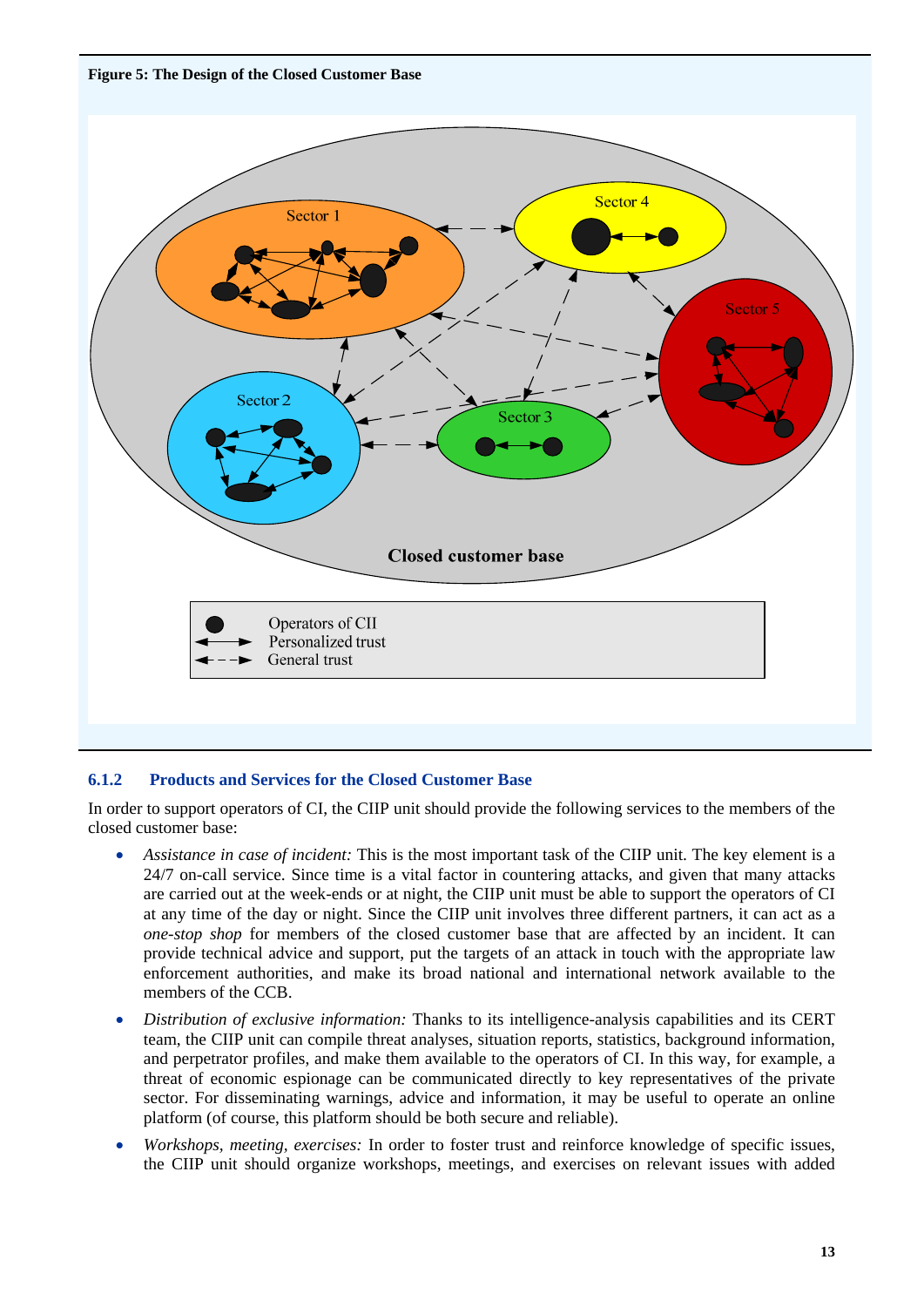<span id="page-19-0"></span>value for the CCB a regular basis. Depending on the issue, these workshops may be conducted solely for members of one sector, or may be open to the entire membership of the CCB.

#### **6.1.3 Information-Sharing among Members of the Closed Customer Base**

Apart from the services of the CIIP unit, members of the Closed Customer Base can also profit from each others' knowledge and experiences. The idea of information-sharing among operators of critical infrastructures was included in the 1997 report of the President's Commission on Critical Infrastructure Protection (PCCIP). It was suggested to "provide an information-sharing and analysis capacity to support [corporate] efforts to mitigate risk and effectively respond to adverse events, including cyber, physical and natural events."<sup>[30](#page-19-1)</sup> The need for information-sharing became all the more obvious when it became clear that attackers exchange information and experiences almost constantly over online platforms.

Since the operators of CII are experienced professional providers of ICT infrastructures, considerable knowhow can be gained through exchanges of experiences, recommendations, standards and best practices among ICT experts, enabling them to react rapidly and adequately to evolving threats to information security.<sup>[31](#page-19-2)</sup> In addition to the advantages of information-sharing, there are however formidable obstacles. First, CI is often operated by companies competing with each other. They may fear the misuse of shared information by their competitors, or they may not be willing to share information due to rivalry. Aviram and Tor point the negative consequences of the rivalrous nature of information for the likelihood of information-sharing: "The axiom that sharing information among competitors […] is non-rivalrous is a gross oversimplification. An analytical framework that fails to take into account the private cost to a firm of allowing its competitor to benefit from an information exchange [...] will overestimate the likelihood of information sharing."<sup>[32](#page-19-3)</sup> Companies may be very reluctant to share any information with their competitors.

Second, information-sharing in information security is especially sensitive for companies. Usually, information about their IT systems are among their best-guarded secrets. As Harris Miller of the Information Technology Industry Association of America (ITAA) points out, "You're not talking about companies sharing their advertising and marketing material, you're taking about sharing their deepest, darkest secrets<sup>"</sup>

Strong mutual trust is an absolute condition for any information-sharing efforts. It is one of the key tasks of the CIIP unit to foster trust among operators of CI. Trust may be formed on a personal basis by meetings and workshops, particularly by smaller meetings among companies of the same sector. Nevertheless, in order to guarantee the integrity of shared information, formal agreements are needed. All members of the CCB, as well as all partners of the CIIP unit, should sign a non-disclosure agreement to guarantee that information is subject to the control of the source company divulging it to the other members. Without the explicit permission of the source company, neither the CIIP unit nor other members of the CCB are allowed to forward information to state authorities, other companies or the public.

In order to be an efficient and trustworthy platform for information-sharing, the CIIP unit should offer a variety of classification levels for information. Each company should be able to decide with whom it wishes to share information. Figure 6 shows the different potential classification levels for information.

 $\overline{a}$ 

<span id="page-19-1"></span><sup>&</sup>lt;sup>30</sup> United States Government Accountability Office (GAO) (2004): Critical Infrastructure Protection: Improving Information Sharing with Infrastructure Sectors (Washington DC, General Accountability Office), p.8. 31 Holderegger (2006): p. 125.

<span id="page-19-3"></span><span id="page-19-2"></span> $32$  Amitai, Aviram and Avishalom Tor (2003): Overcoming Impediments to Information Sharing, in: Alabama Law Review, no. 55, p. 243.

<span id="page-19-4"></span><sup>33</sup> Poulsen (2005).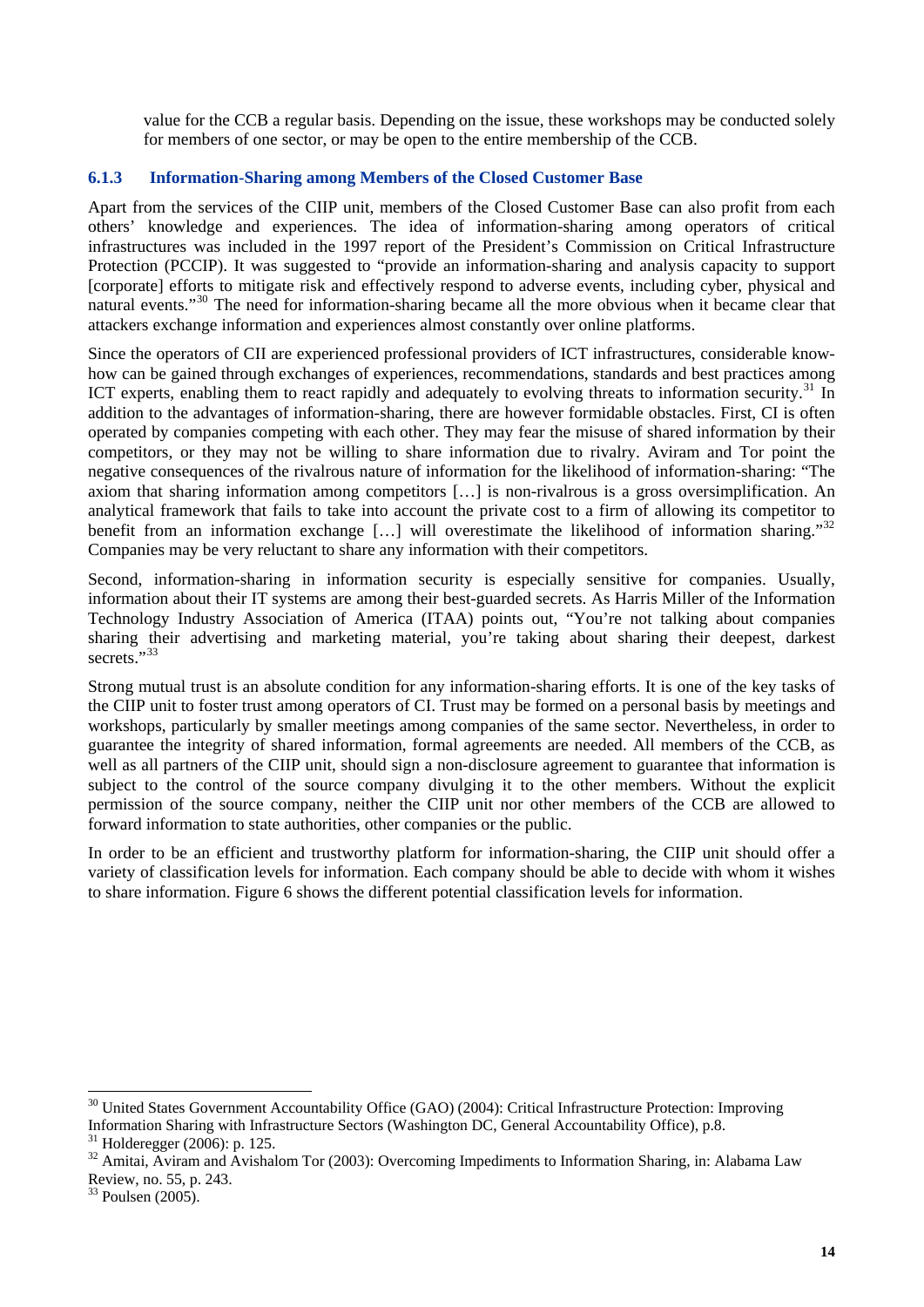<span id="page-20-0"></span>

These classification levels enable companies to limit the spread of information. Of course, it should always be the information source who decides on the classification, and the information may only be re-classified with their agreement. This rule is fundamental and should be observed at all times. The CIIP unit has to be aware of the fact that it takes a long time to build up trust; however, this trust may be destroyed very easily: "when trust built over long-term relationships is lost, it is extremely difficult to restore."<sup>[34](#page-20-1)</sup>

In order to enable information-sharing, legislative measures may be necessary. States have enacted laws to prevent the building of trusts in favor of free competition. Such legislation may now hamper informationsharing and may have to be reviewed. For instance, US antitrust agencies have facilitated the compliance of Information Sharing and Analysis Centers (ISACs) with anti-trust laws by issuing "business review letters" in which they state that they have no intention of challenging the ISAC.<sup>[35](#page-20-2)</sup> In the same way, legislation on the disclosure of information is also important. Information-sharing is more likely where the information-sharing association is exempt from disclosure under state and local laws.<sup>[36](#page-20-3)</sup> Therefore, the CIIP unit should strive to promote legislation to create "safe harbors" of information-sharing.[37](#page-20-4)

## **6.1.4 The Closed Customer Base as Public-Private Partnership: Chances and Challenges**

Information-sharing and mutual support between government and private companies is seen as the best and most sustainable way of protecting CI. Consequently, close collaborations – usually referred to as a Public-

 $\overline{a}$ 

 $34$  Branscomb and Michel-Kerjan (2006): p. 397.

<span id="page-20-2"></span><span id="page-20-1"></span><sup>&</sup>lt;sup>35</sup> Personick, Stuart D. and Cynthia A. Patterson (eds.) (2003): Critical Information Infrastructure Protection and the Law: An Overview of Key Issues (Washington, DC: National Academic Press), pp. 17–34. For a list of business review letters, see: [http://www.usdoj.gov/atr/public/busreview/letters.htm.](http://www.usdoj.gov/atr/public/busreview/letters.htm)<br><sup>36</sup> Amitai, Aviram (2005): Network Responses to Network Threats: The Evolution into Private Cyber-Security

<span id="page-20-3"></span>Associations, in: Grady, Mark and Francesco Parisi (eds.): The Law and Economics of Cyber-Security (Cambridge: Cambridge University Press), p. 149.

<span id="page-20-4"></span><sup>&</sup>lt;sup>37</sup> Cukier, Kenneth N., Viktor Mayer-Schoenberger, and Lewis M. Branscomb (2005): Ensuring, (and Insuring?) Critical Information Infrastructure Protection (KSG Working Paper), p. 17.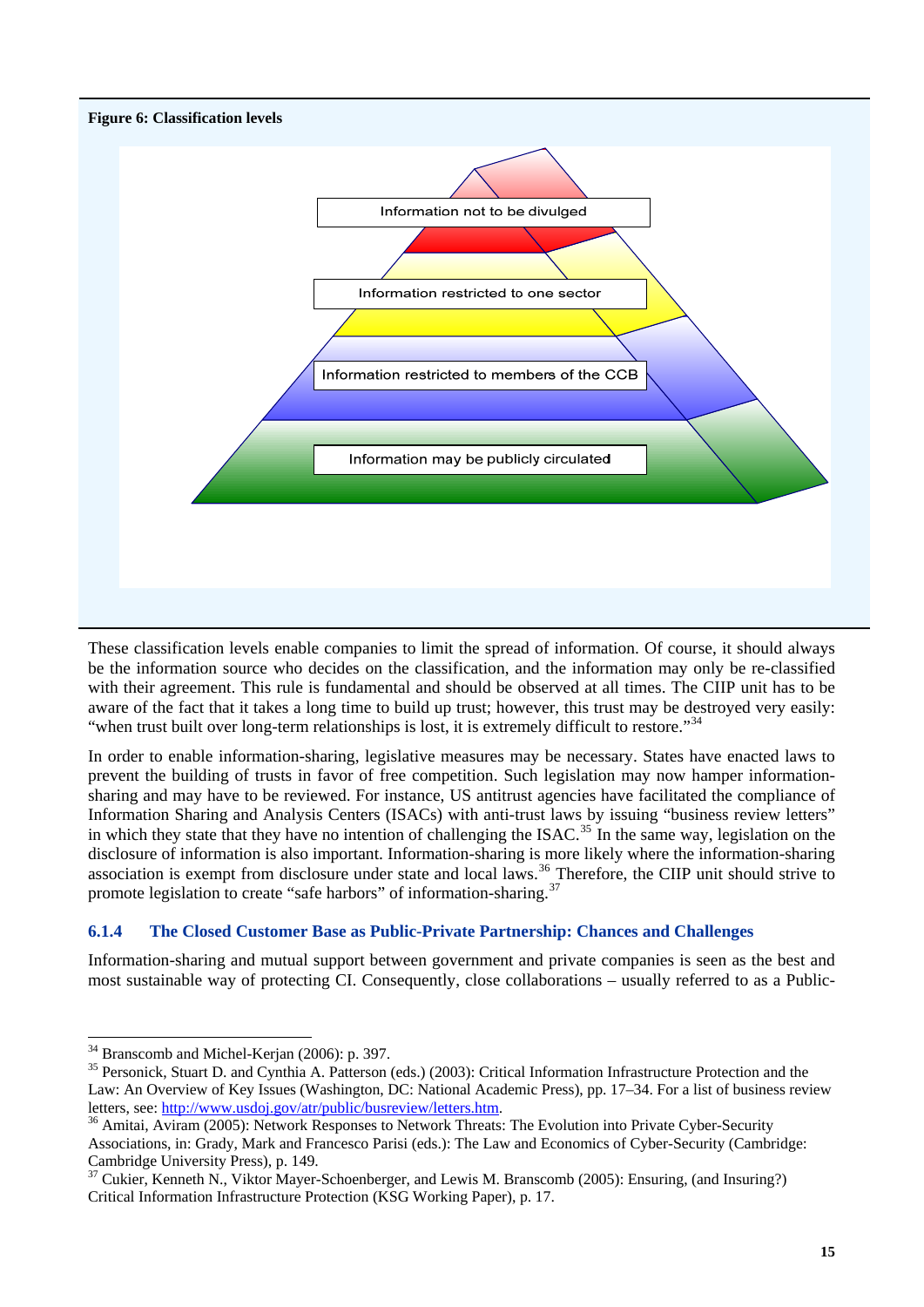<span id="page-21-0"></span>Private Partnerships (PPP) – have been established in many countries.<sup>[38](#page-21-1)</sup> However, as mentioned previously, PPPs are not always easy to establish, as they are time-consuming, cost money, and require consensus among actors.<sup>[39](#page-21-2)</sup> Private companies may be reluctant to join the PPPs, or even worse, they "simply participate in PPP as a means to deflect attention from insufficient emergency-preparedness measures and to avert outright regulation."<sup>[40](#page-21-3)</sup>

The CIIP unit therefore has to provide incentives to make collaboration attractive to CII operators, by providing efficient and effective support, offering exclusive information and connecting companies with each other. In order to be successful, the CIIP unit must handle all incidents in a discreet and trustworthy manner. Nevertheless, the CIIP unit cannot prove its value until some companies have entered into partnership. Initially, building up the CCB is a major challenge. The CIIP unit should first identify a champion inside each sector, and persuade this champion to join the CCB. Later, these champions can advise the CIIP unit on how to contact other companies and can help to persuade them to join the CCB. In this way, the CCB grows successively – provided that partnerships are not misused.

If the CIIP unit successfully establishes a CCB, the next challenge is to limit membership in the CCB. As mentioned above, the CCB should not involve too many companies, because trust is often based on personal relationships. The CIIP unit has to define the limits of the growth of the CCB. This means that it should focus on companies operating the most important infrastructures. It may be necessary to refuse membership to other companies – an awkward step for any governmental unit. Therefore, plans should be developed for other forms of cooperation with these companies.<sup>[41](#page-21-4)</sup> In addition, if the CIIP unit proves successful, the CCB may expect too much from it. Once the operators of CII have noticed that the CIIP unit is able to provide effective and efficient support, they may tend to rely on that support and reduce their own efforts. Therefore, the CIIP unit has to define its responsibilities clearly and explain what activities it can undertake (and why) and what activities it cannot.

## **6.2 The Open Customer Base (OCB)**

Since every insecure computer connected to the Internet threatens the security of all other connected computers, the activities of the CIIP unit must also address the broader public. Of course, the CIIP unit cannot provide the same services to the Open Customer Base (OCB) as it provides to the Closed Customer Base. In particular, the CIIP unit cannot assume all necessary prevention tasks, since this would stretch the unit far beyond its resources. This section discusses which of the potential services for the broad public may be achieved by the CIIP unit. However, providing these services and products is not straightforward, because for governmental agencies, public activity involves always public responsibility. If the CIIP unit undertakes efforts to raise public awareness, it risks being expected to deal with a wider range of tasks related to information security and cyber-crime. This problem is discussed in the second part of this section.

## **6.2.1 Services and Products for the Open Customer Base**

Possible tasks of the CIIP unit in serving the OCB include awareness-raising, warning and assistance in case of incidents.

• *Awareness-raising:* The European Network and Information Security Agency writes: "As it is […] the human component that is critical in any effective and robust security framework, any initiative to increase the awareness of ICT users so as to positively influence their secure behaviour, should have

 $38$  Abele-Wigert and Dunn, (2006): p. 393.

<span id="page-21-2"></span><span id="page-21-1"></span> $39$  Andersson and Malm (2006): p. 151.

<span id="page-21-3"></span><sup>&</sup>lt;sup>40</sup> Dunn, Myriam and Victor Mauer (2006): Introduction, in Dunn, Myriam and Victor Mauer (eds.): International CIIP

<span id="page-21-4"></span>Handbook 2006, Vol. II: Analyzing Issues, Challenges, and Prospects (Zurich: Center for Security Studies), p. 20.<br><sup>41</sup> For example, the CIIP unit can support and promote the establishment of privately-managed communities w members can receive and share up-to-date advice, information and experiences. In the UK, the Centre for the Protection of the National Infrastructure (CPNI) has developed such a model. The CPNI provides comprehensive support for the formation and operation of so-called Warning Advice and Reporting Points (WARPs), without entering into direct partnerships with the members of these WARPs. For more information on information-sharing with SMEs, see Suter, Manuel (forthcoming): Improving Information Security in Companies: How to Meet the Need for Threat Information, in Myriam Dunn, Victor Mauer, and Felicia S. Krishna-Hensel (eds.): Power and Security in the Information Age: Investigating the Role of the State in Cyberspace (forthcoming 2007, Ashgate).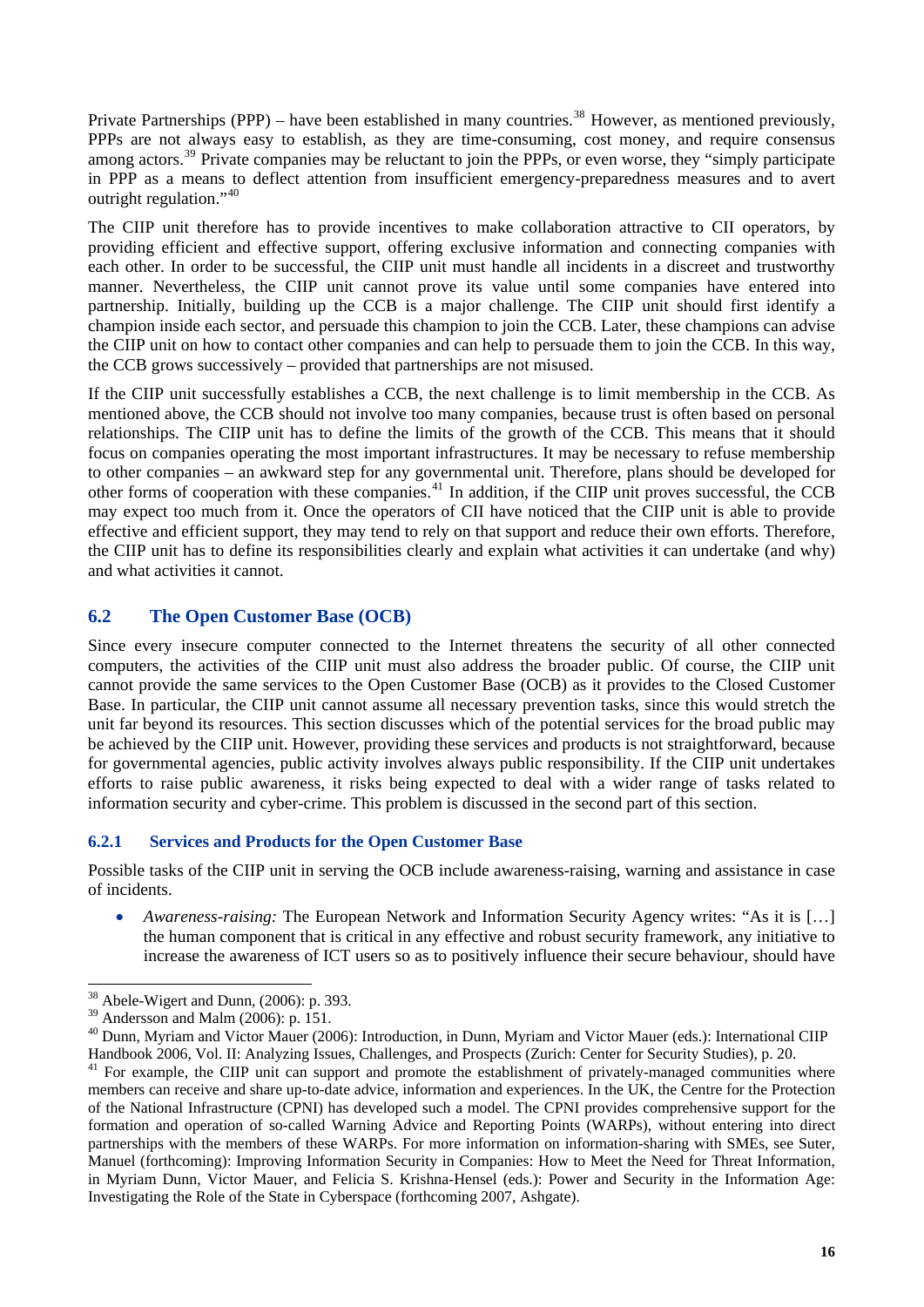<span id="page-22-0"></span>a significant effect on mitigating information security-related incidents."[42](#page-22-1) As a center of expertise, the CIIP unit can create greater awareness about information security. The CIIP unit can disseminate basic knowledge on information security. Many users feel overwhelmed by the complexity of information security. The CIIP unit can provide simple and reliable information, for example, through its website. It should compile a glossary of the most important terms and definitions, provide information about the most frequent types of attacks and present checklists, configuration instructions, and recommendations for the safe use of different ICTs. In addition, the CIIP unit can conduct and present studies and situation reports for the broader public.

- *Warnings and guidance:* Over the recent years, IT security has evolved into a business area in its own right. Many security consultants and computer periodicals issue regular warnings and publish information on new security gaps. While such warnings and advice may be relevant for IT professionals, they usually overwhelm the average IT user.<sup>[43](#page-22-2)</sup> To support these users, the CIIP unit could filter the bulk of warnings and convey selective warnings and guidance, tailored to the needs of amateurs. For instance, warnings may be conveyed "when measures become necessary that go beyond the basic protection recommended in the configuration instructions, which would massively reduce the frequency of warnings."<sup>[44](#page-22-3)</sup> These warnings may be published on the website of the CIIP unit and disseminated through a freely available newsletter or through the media.
- *Assistance in case of incidents:* It is not easy for the CIIP unit to define the form and scope of assistance for SMEs and citizens. On the one hand, the security of the general public is in the interest of the CIIP unit. Every reported incident increases the flow of information and enhances the earlywarning capability of the CIIP unit (for instance, users of e-banking services who discover suspect withdrawals from their account may report attempts of phishing attacks<sup>[45](#page-22-4)</sup>, before they are detected by the bank). On the other hand, it is clear that the CIIP unit cannot attend to all potential incidents or handle the viruses and spam mail problems of private users. However, due to the importance of monitoring attacks, the CIIP unit should host an option to report incidents (for example, over an online reporting form) or, as mentioned in Section 5, work together with the cyber-crime units of the police that provide such reporting services for the public. Of course, comprehensive assistance would not be possible, but the CIIP unit can support targets of attacks by answering technical questions and/or giving legal advice.

#### **6.2.2 Opportunities and Challenges of the Open Customer Base**

With regards to the OCB, the CIIP unit faces two major challenges: first, it has to deal with the highly heterogeneous nature of the potential customer base, and secondly, it may be confronted with exaggerated expectations on the part of the public. Neither of these problems has a direct impact on the daily work of the CIIP unit (the protection of the critical infrastructures); however, with regard to the unit's public relations and reputation, they have to be taken seriously.

Threats to information security affect different users to very different extents. Whereas private users are mainly affected by viruses, worms, Trojan horses, spyware or spam mails, firms (in particular large businesses) often suffer targeted attacks on their IT infrastructure.<sup>[46](#page-22-5)</sup> Hence, the requirements of the users

<span id="page-22-1"></span> $^{42}$ European Network and Information Security Agency (ENISA) (2005): Raising Awareness in Information Security: Insight and Guidance for Member States, p. 4. URL:

[http://www.enisa.europa.eu/doc/pdf/deliverables/enisa\\_cd\\_awareness\\_raising.pdf](http://www.enisa.europa.eu/doc/pdf/deliverables/enisa_cd_awareness_raising.pdf) [43 Holderegger \(2006\): 123.](http://www.enisa.europa.eu/doc/pdf/deliverables/enisa_cd_awareness_raising.pdf) 

<span id="page-22-3"></span><span id="page-22-2"></span> $^{44}$  Ibid.

<span id="page-22-4"></span><sup>&</sup>lt;sup>45</sup> The word "phishing" is a contraction of the words "Password", "Harvesting", and "Fishing". Fraudsters phish in order to gain confidential data from unsuspecting internet users. This may, for example, be account information from online auctioneers (e.g., eBay) or access data for internet banking. The fraudsters take advantage of their target's good faith and helpfulness by sending them e-mails with false sender addresses. The e-mails tell the targets, for example, that their account details and access data (e.g., user name and password) are no longer secure or up-to-date and need to be changed at the link provided in the e-mail. The link, however, does not lead to a genuine page provided by the apparent service provider (e.g. the bank), but the fraudster's apparently identical web page. (Definition from:

<span id="page-22-5"></span>[http://www.melani.admin.ch/themen/00103/00203/index.html?lang=en\)](http://www.melani.admin.ch/themen/00103/00203/index.html?lang=en) 46 S[uter, Manuel \(2006\): Information Security in Swiss Companies: A Surv](http://www.melani.admin.ch/themen/00103/00203/index.html?lang=en)ey on Threats, Risk Management and Forms of Joint Action (Zurich: Center for Security Studies), p. 41.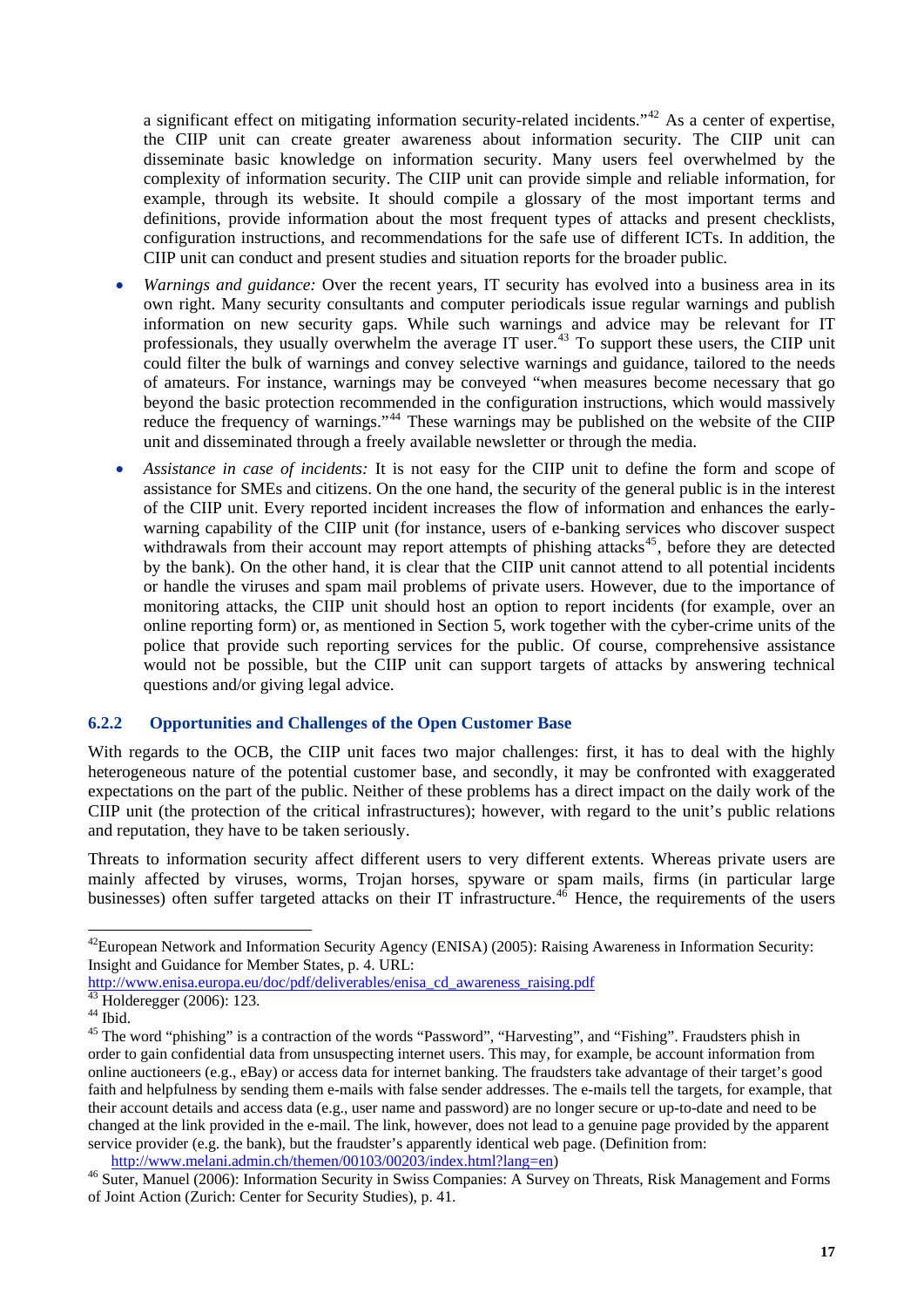<span id="page-23-0"></span>differ considerably. Private users are interested in practical recommendations on basic protection measures, while large businesses are looking for specific consulting. The CIIP unit cannot offer a help desk for SMEs or conduct training courses for large firms, which would surpass the capabilities of any unit. Instead, the CIIP unit should find competent partners that are able to cope each with the different tasks (see Section 5). However, sometimes users may find it hard to understand why the CIIP unit – perceived as a governmental center of competence for information security – does not care more about their individual problems. Thus, in order to avoid frustrations, the CIIP unit has to define its field of responsibility carefully and communicate it clearly to the public.

It is also vital to avoid exaggerated expectations on the part of the public. The media may overstate the role of the CIIP unit and portray it as a national "cyber-cop unit", so some people might expect the CIIP unit to guarantee the security of cyberspace. For instance, by supporting banks in their fight against phishing attacks, the CIIP unit may be pushed into the spotlight, with the result that people may perceive the CIIP unit as responsible for combating all types of fraud. Thus, even though CIIP is a technical task, the importance of public relations aspect should not be underestimated – using different media to reach the public can enhance public awareness, but also carries the danger of exaggerated expectations.

## **6.3 The Two Customer Bases at a Glance**

The division of the CIIP unit's audience into two customer bases distinguishes between the direct protection of critical infrastructures and tasks that are only indirectly related to CIIP. Table 2 provides an overview of the membership of the two customer bases.



*Figure based on Rytz 2007, p.10.*

## **7 THE CIIP UNIT IN PRACTICE: A (FICTITIOUS) CASE STUDY**

Having described the structure and organization of the CIIP unit in previous sections, this Section examines how the unit could work in practice using a case study to illustrate the internal and external processes that are triggered by incidents. The case study presented in the following is fictitious and represents an ideal response; the attack (a phishing attack, currently one of the most frequent types of targeted attacks) and the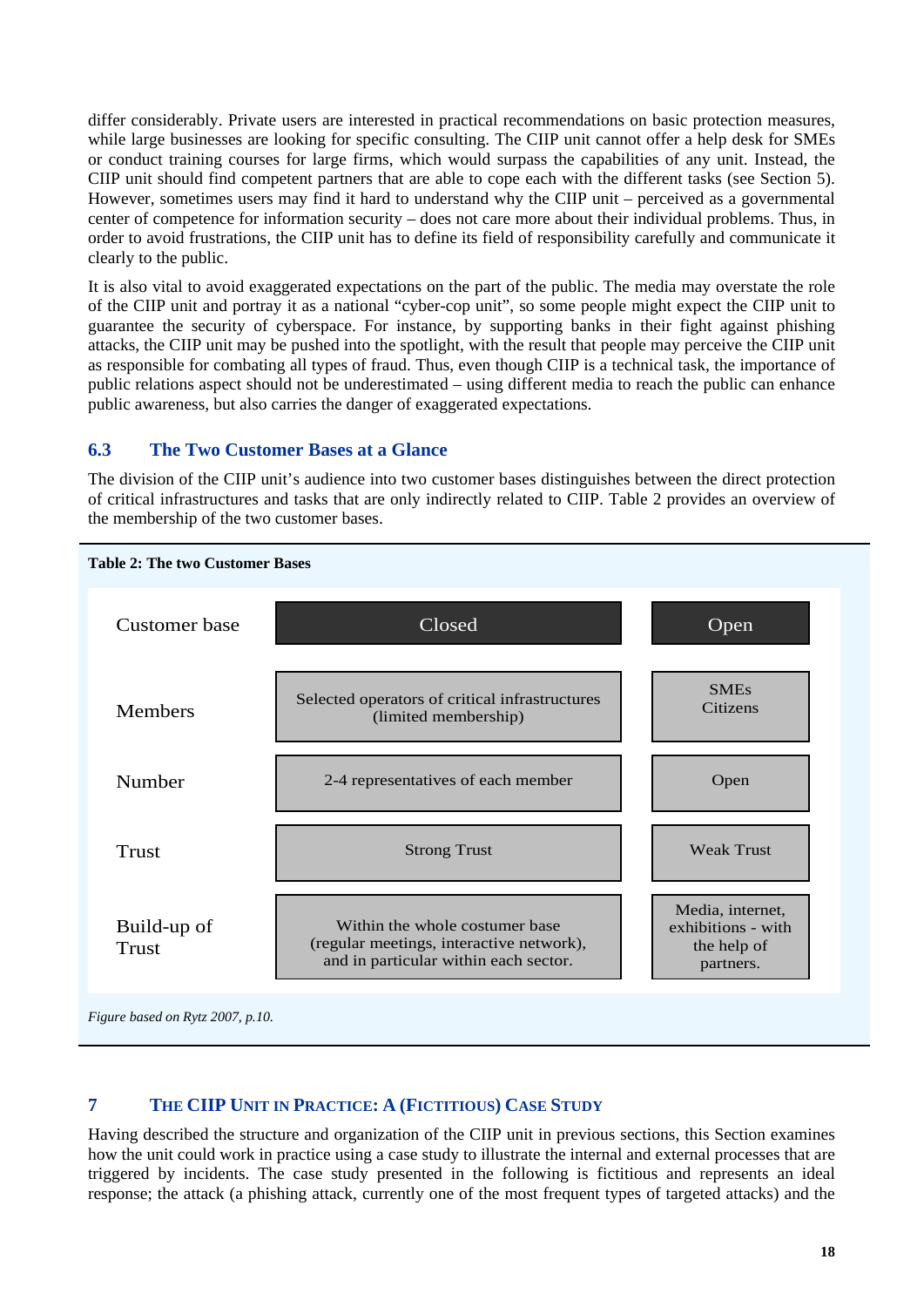<span id="page-24-0"></span>reaction of the CIIP unit are described based on realistic assumptions. The phases of detection, incident response and follow-up are shown, although this case study describes only one of many possible scenarios.

## **7.1 Phase 1: Detection of the Attack**

The case study is based on the assumption of a phishing attack on a bank that is a member of the Closed Customer Base (CCB). Because such an attack may be detected in different ways, the detection process is described in three different scenarios.

- *Scenario 1: the bank reports the attack.* In this scenario, the affected bank directly notifies the CIIP unit via its representative(s) and seeks assistance. The bank may have detected the attack either during a routine checkup or because it has investigated irregularities, or after having been notified by its clients. In this scenario, the CIIP unit is not directly involved in detection. It may verify the suspicion by asking the CERT team and the analysts of the Situation Center to investigate; otherwise, it may proceed immediately to incident response.
- *Scenario 2: a client of the bank reports the attack.* A key feature of phishing attacks is their focus on the clients of a bank as the weakest link in the chain of defense. Thus, clients are often the first to detect the attack. In scenario 2, clients who received suspicious e-mails in which they were asked to indicate their passwords contact the cyber-crime unit of the police. This unit passes that information to the CIIP unit, which analyzes the information and informs the affected bank. In this scenario, the reporting of incidents by citizens (via the cyber-crime unit) results in the early detection of attacks. Thus, in this scenario, the CIIP unit acts as central platform for information exchange and makes sure that important information is conveyed in a timely manner to the appropriate people.
- Scenario 3: the attack is detected by investigations of the CIIP unit. Both the CERT team and the analysts of the Situation Center are constantly monitoring critical indicators. In addition, they have access to a worldwide network of contacts in other CERT teams and analysts. Thus, in scenario 3, the CIIP unit detects the attack due to its own investigations or to information from various contacts. The CIIP unit should verify the findings and notify the target as soon as possible. In this scenario, the CIIP unit plays a leading part in the whole process of detection.

These three scenarios indicate the importance of the national and international network and of both customer bases. In order to detect an attack as early as possible, the CIIP unit needs to remain vigilant in every direction. The process of incident response and the follow-up is the same, however, regardless of how the attack was detected.

## **7.2 Phase 2: Incident Response**

Since time is a crucial factor in countering attacks, the CIIP unit must initiate incident response measures promptly. Attacks are carried out at any time; therefore, the CIIP unit must be ready to respond to incidents at night or over weekends. For the purposes of our example, it is supposed that the phishing-attack is detected by the bank (according to scenario 1) on a Sunday morning. In the afternoon, the bank alerts the CIIP unit via the 24/7 helpdesk.

Due to its prior close cooperation with the responsible bank staff, the CIIP unit can be sure that the alert is justified. Thus, the incident response process is initiated immediately. First of all, further damage must be avoided. The CERT team – informed by the help desk – begins to take down the redirect servers. The major redirect servers are placed in other countries; therefore, the CERT team uses its contacts with other international CERTs. Despite its well-established international contacts, taking down all redirect servers requires several days.

In the meantime, the CIIP unit tries to alleviate the consequences of the phishing attack by filtering the phishing mails. In order to set up such filters, contacts in the telecommunication sector are activated. Since the scenario of phishing attacks has recently been discussed in workshops and was part of an exercise, the partners of the telecommunication sector are familiar to the problem. In close collaboration with the CERT team, the filters are installed only a few hours after the detection of the attack.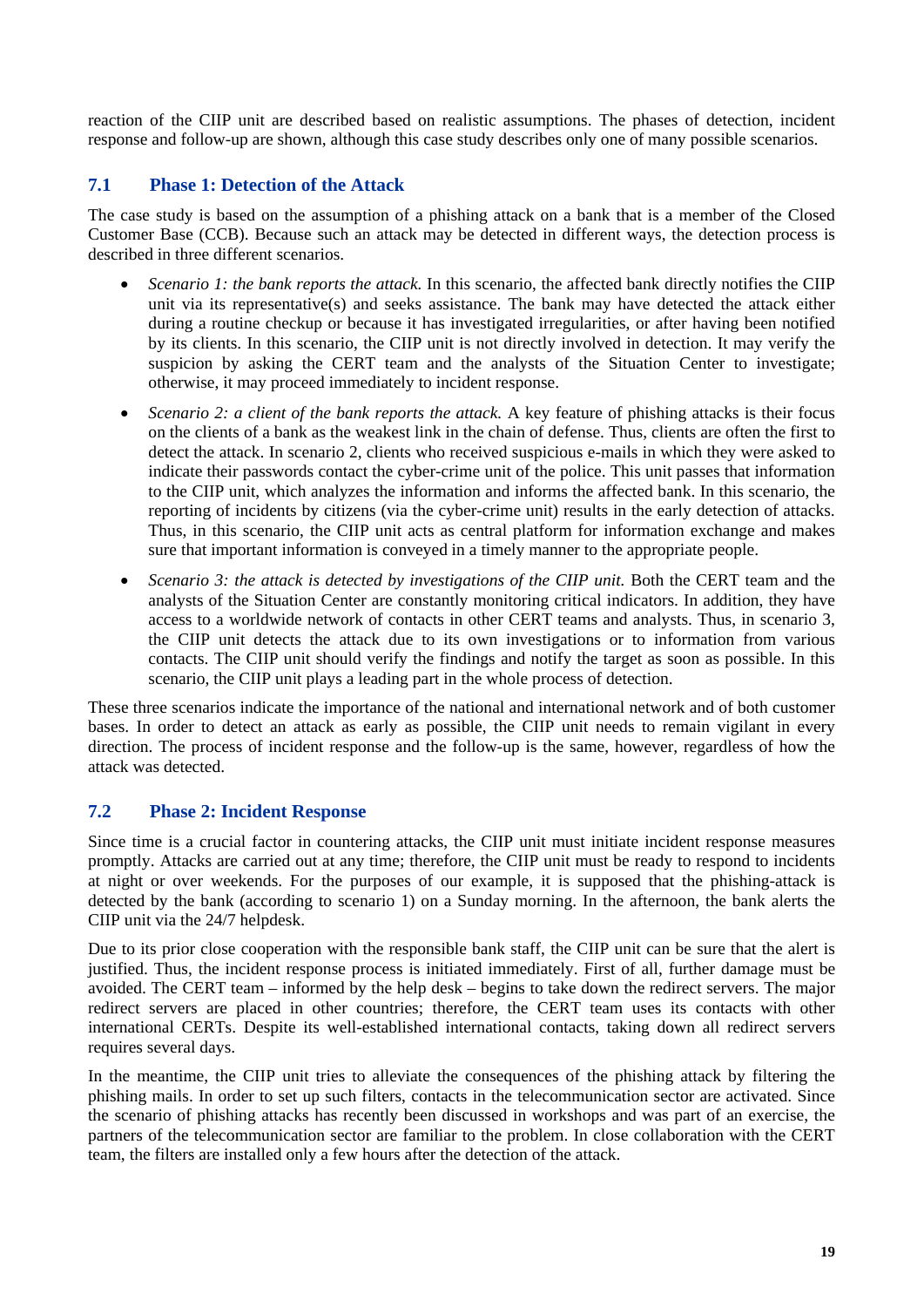<span id="page-25-0"></span>From the start of the incident response phase, the Situation Center keeps the affected bank informed about all measures taken. With the consent of the target, it also informs the other members of the financial sector about the nature of the phishing attack in order to allow them to take precautions. In addition, a staff member of the Situation Center briefs the public on phishing in a news broadcast on Sunday evening, so that people who read their e-mails on Monday morning will not be taken in by the phishing attack.

The incident response phase ends three days later, when the CERT team reports that due to the close collaboration with a CERT team in another country, the major redirect server has been taken down. The immediate threat of the attack is now eliminated and the follow-up phase starts.

## **7.3 Phase 3: Follow-up Treatments**

Learning from incidents is a key element of future protection measures. In order to gain insights into future trends, the CERT team analyzes the technical characteristics of the attack and discusses the attack with national and international experts. Meanwhile, the analysts of the Situation Center draw up a final report of the incident in cooperation with the affected bank. Again, with the consent of the target, all lessons learned are made available to other members of the Closed Customer Base.

For the target, the most important follow-up treatment is the prosecution of the perpetrators of the attack. Since the bank may lack experience or resources for the prosecution of Internet frauds, it appreciates the advice supplied by the CIIP unit. The CIIP unit cannot take charge of the prosecution itself, but it refers the target to the responsible authorities. Of course, the CIIP unit supplies all results of its investigations (e.g., the location of the redirect server) to the law enforcement agency.

## **7.4 Summary of the Proceedings**

As follow-up efforts are not very time-consuming, the basic work with regard to the phishing attack may be completed within several days. However, this is only possible if the CIIP unit cooperates with various national and international partners and if the CERT team and the Situation Center share the work efficiently. The fictitious case study presented here illustrates an ideal case – in reality, delays and other problems can occur. Nevertheless, the case study offers valuable insights as to how the CIIP unit could work in practice. The proceedings described in the case study are summarized in Figure 7.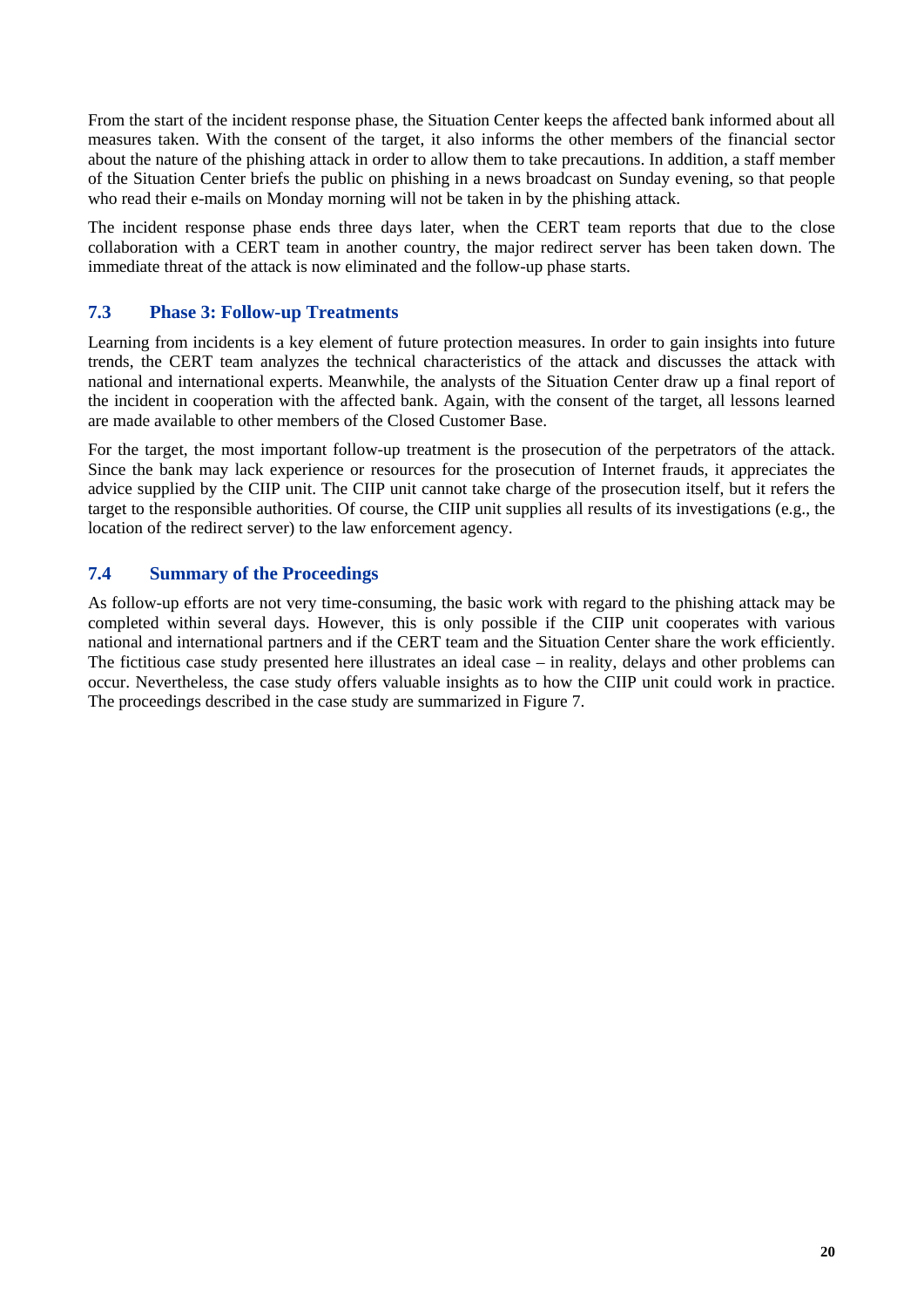<span id="page-26-0"></span>



## **8 CONCLUSION**

Although the necessity of CIIP is generally acknowledged, many countries have not yet established a dedicated organizational unit. Instead, responsibility is scattered across bodies in different governmental departments.<sup> $47$ </sup> In addition, many private actors (ranging from the operators of CII to insurance companies) are involved. Since all of these actors are trying to shape the topic according to their interests, there is a danger of fragmentation. In order to counteract this danger, some countries have established sophisticated CIIP organizations. Unfortunately, these concepts may be less applicable to other countries, as they are often associated with high costs.

This generic framework has thus sought to offer building blocks for a national CIIP unit that is able to achieve the demanding tasks of CIIP, without consuming too many resources. The following factors are key elements of such a unit:

- With regard to the range of potential tasks, the CIIP unit should clearly define its responsibility. Its essential tasks are prevention and early warning, detection, reaction, and crisis management.
- The CIIP unit must cooperate with all relevant stakeholders of CIIP. It should be designed as a partnership involving a well-established government agency, a team of analysts from the intelligence services (Situation Center) and a center of technical expertise (CERT).
- The CIIP unit must be nationally and internationally connected. All partners should contribute their networks to the partnership. The CIIP unit can only act effectively with the help of various partners.

<span id="page-26-1"></span> $47$  Abele-Wigert and Dunn (2006): p. 394.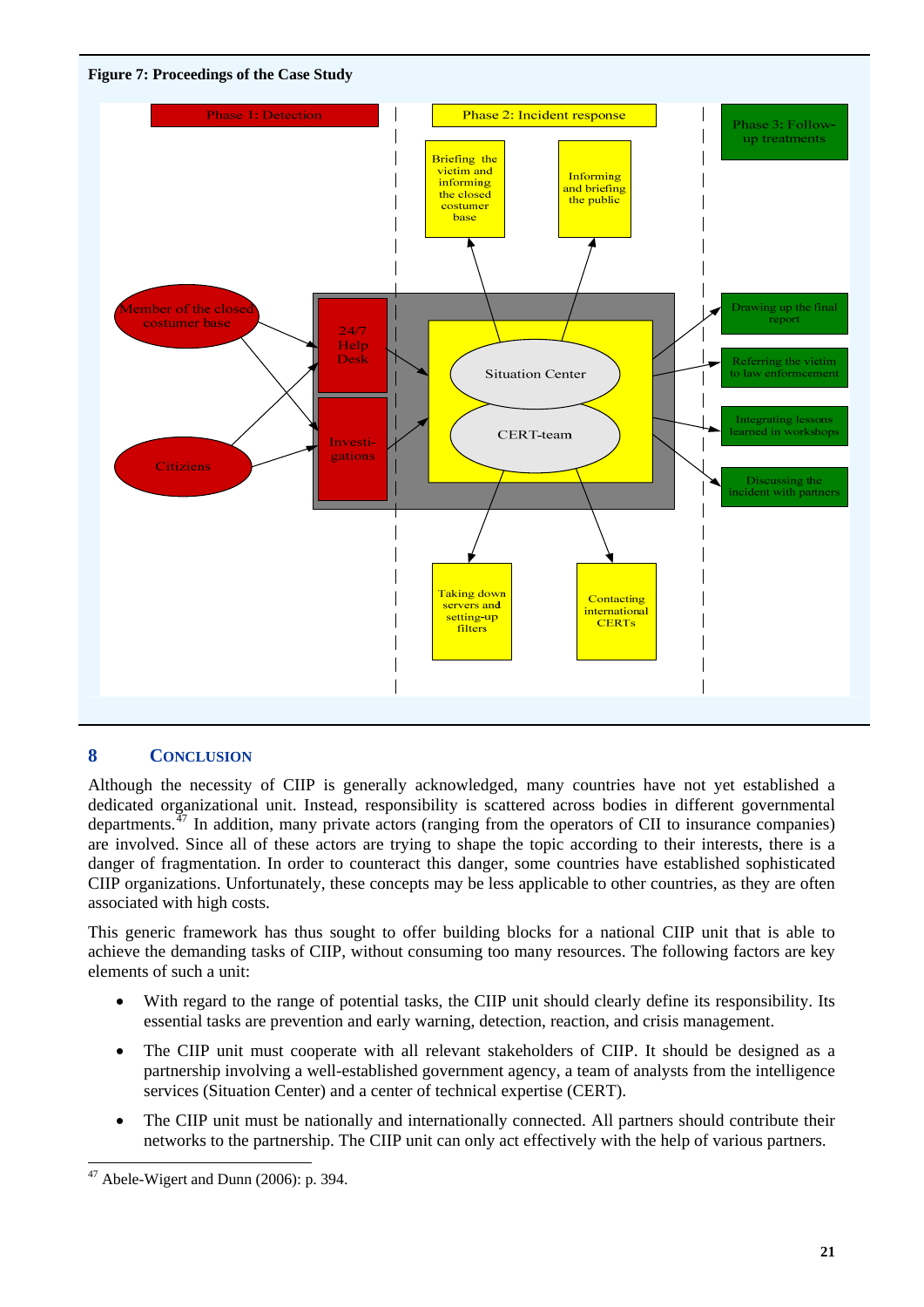- <span id="page-27-0"></span>• The establishment of Public-Private Partnerships with the operators of CII, based on strong mutual trust, is essential for the success of the CIIP unit. In order to reduce vulnerabilities, information and experiences need to be shared. However, information-sharing in the area of information security is very sensitive for private firms. Thus, clear and strict rules of conduct (e.g., concerning the classification and circulation of information) is a vital for the success of any Public-Private Partnership.
- The CIIP unit should also address SMEs and private users, but cannot be responsible for the general information security of the country. As both private and public actors are interested in improving information security and raising public awareness, the CIIP unit can delegate large parts of these tasks.

These points highlight the importance of a broad network of partners. The CIIP unit acts as a platform where all involved stakeholders can get involved. By profiting from the large network and from the efforts of its partners, the CIIP unit is able to act as a center of expertise, although it focuses mainly on those tasks that are not covered by other actors. This principle of subsidiarity of all activities is pivotal to keeping the CIIP unit streamlined and cost-efficient. As a precondition for maintaining a broad network of contacts, the CIIP unit must be in continuous dialog with all partners. In particular, exchange with CII operators is essential for the success of the CIIP unit, since the work environment of these companies is constantly changing.

With regard to the ever-evolving nature of CIIP, it is important to note that this proposed framework is not presented as a single, static solution. The CIIP unit must constantly take into account the various interests of its partners, as well as to the fact that different events may demand different alliances during the problemsolving process. The case study in Section 7 is only one of many possible ways in which the CIIP unit could act. The design of the unit has to be flexible.

Finally, the proposed framework is of course not a panacea. Several problems need to be faced. First, a small CIIP unit might become dependent on a select group of individuals. As mentioned in Section 4, the CIIP unit may be staffed by less than ten people. This implies a great responsibility on the part of each staff member. In particular, the head of the CIIP unit, the leader of the Situation Center, and the leader of the CERT team are crucial actors. Since trust is often based on personal relationships, some parts of the network might be lost if the individuals in charge of them leave the CIIP unit without having carefully introduced their successors. Other difficulties are related to implementation. Building trust is a demanding task requiring a lot of time. In the meantime, it may be difficult for the CIIP unit to provide evidence of its success, as it is nearly impossible to quantify damages avoided and not incurred. Conversely, the CIIP unit might be held responsible for any incident related to information security, regardless of whether or not CII elements are affected. Thus, the CIIP unit has to define clearly its responsibilities and should communicate its work frequently to the public.

In short, implementing a CIIP policy will always be accompanied by some problems. Nevertheless, the presented generic framework showed that it is possible to form effective *and* efficient CIIP units without allocating a great deal of resources.

## **9 BIBILIOGRAPHY**

Abele-Wigert, Isabelle and Myriam Dunn (2006), "International CIIP Handbook 2006, Vol. I: An Inventory of 20 National and 6 International Critical Information Infrastructure Protection Policies" (Zurich: Center for Security Studies).

Amitai, Aviram (2005): "Network Responses to Network Threats, "The Evolution into Private Cyber-Security Associations", in Grady, Mark and Francesco Parisi (eds.), "The Law and Economics of Cyber-Security" (Cambridge: Cambridge University Press), pp. 143–92.

Amitai, Aviram and Avishalom Tor (2003), "Overcoming Impediments to Information Sharing", Alabama Law Review, 55, pp. 231–79.

Andersson, Jan J. and Andreas Malm (2006), "Public-Private Partnerships and the Challenge of Critical Infrastructure Protection", in Dunn, Myriam and Victor Mauer (eds.), "International CIIP Handbook 2006, Vol. II: Analyzing Issues, Challenges, and Prospects" (Zurich: Center for Security Studies), pp. 139–68.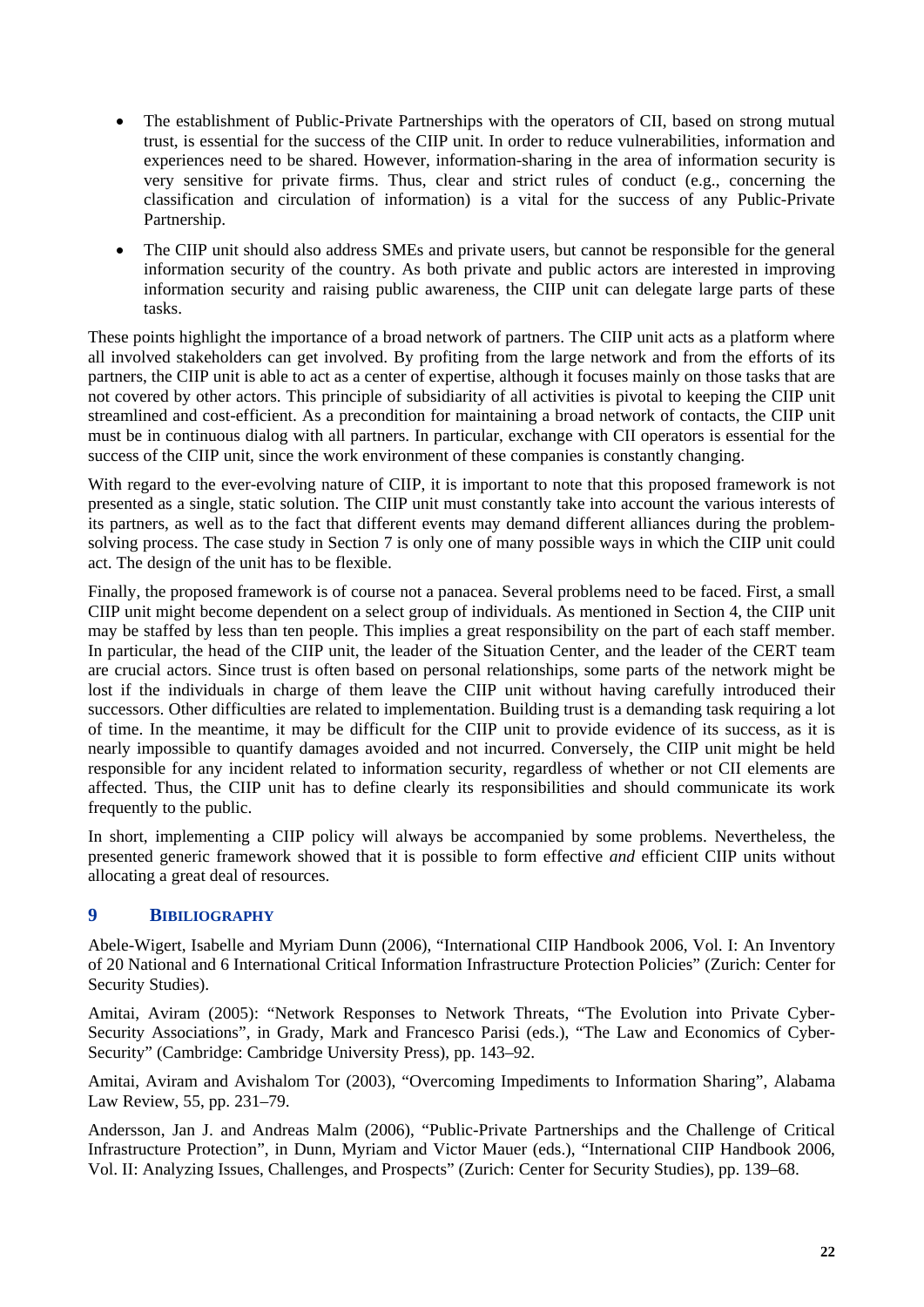Branscomb, Lewis M. and Erwann O. Michel-Kerjan (2006), "Public-Private Collaboration on a National and Inaernational Scale", in Philip E. Auerswald et al. (eds.), "Seeds of Disaster, Roots of Response: How Private Action Can Reduce Public Vulnerability" (Cambridge: Cambridge University Press), pp. 395–403.

Cukier, Kenneth N., Viktor Mayer-Schoenberger, and Lewis M. Branscomb (2005), "Ensuring, (and Insuring?) Critical Information Infrastructure Protection" (KSG Working Paper).

Dacy, Robert F. (2004), "Critical Infrastructure Protection: Establishing Effective Information Sharing with Infrastructure Sectors" (Washington, DC: United States General Accounting Office).

Dunn Myriam and Isabelle Wigert (2004), "CIIP Handbook 2004: An Inventory and Analysis of Protection Policies in Fourteen Countries" (Zurich: Center for Security Studies).

Dunn, Myriam (2005), "A Comparative Analysis of Cybersecurity Initiatives Worldwide", paper presented at the ITU WSIS Thematic Meeting on Cybersecurity (Geneva, 2005).

Dunn, Myriam and Victor Mauer (2006), Introduction, in Dunn, Myriam and Victor Mauer (eds.): "International CIIP Handbook 2006, Vol. II: Analyzing Issues, Challenges, and Prospects" (Zurich: Center for Security Studies), pp.7–23.

European Network and Information Security Agency (ENISA) (2005), "Raising Awareness in Information Security: Insight and Guidance for Member States". Available at: [http://www.enisa.europa.eu/doc/pdf/deliverables/enisa\\_cd\\_awareness\\_raising.pdf.](http://www.enisa.europa.eu/doc/pdf/deliverables/enisa_cd_awareness_raising.pdf)

Government Accountability Office (GAO) (2004), "Critical Infrastructure Protection: Improving Information Sharing with Infrastructure Sectors" (Washington DC, White House).

Grady, Mark and Francesco Parisi (eds.) (2005), "The Law and Economics of Cyber-Security" (Cambridge: Cambridge University Press).

Henauer, Marc (2004), "Critical Information Infrastructure Protection: A Swiss Approach", in: Centre for International Security Policy (CISP): EAPC/PfP Workshop on Critical Infrastructure Protection & Civil Emergency Planning: Dependable Structures, Cybersecurity and Common Standards (Bern, Centre for International Security Policy).

Holderegger, Thomas (2006), "The Aspect of Early Warning in Critical Information Infrastructure Protection (CIIP)", in Dunn, Myriam and Victor Mauer (eds.), "International CIIP Handbook 2006, Vol. II: Analyzing Issues, Challenges, and Prospects" (Zurich: Center for Security Studies), pp. 111–35.

Juster Kenneth I. and John S. Tritak (2002), "Critical Infrastructure Assurance: A Conceptual Overview", in Joint Economic Committee, United States Congress, "Security in the Information Age: New Challenges, New Strategies" (Washington, DC: White House).

Killcrece, Georgia et al. (2003), "State of the Practice of Computer Security Incident Response Teams (CSIRTs)" (Pittsburgh: Pittsburgh University Press).

Personick, Stuart D. and Cynthia A. Patterson (eds.) (2003), "Critical Information Infrastructure Protection and the Law: An Overview of Key Issues" (Washington DC: National Academic Press).

Poulsen, Kevin (2005), "U.S. Info-sharing Called a Flop", in "Security Focus", 11 February 2005. Available at: [http://www.securityfocus.com/news/10481.](http://www.securityfocus.com/news/10481)

President's Commission on Critical Infrastructure Protection (PCCIP) (1997): Critical Foundations: Protecting America's Infrastructures (Washington DC: White House).

Prieto, Daniel B. (2006), "Information Sharing with the Private Sector: History, Challenges, Innovation, and Prospects", in Philip E. Auerswald et al. (eds.), "Seeds of Disaster, Roots of Response: How Private Action Can Reduce Public Vulnerability" (Cambridge: Cambridge University Press), pp. 404–28.

Rytz, Ruedi (2007), "Reporting and Analysis Centre for Information Assurance MELANI", presentation given at the International Telecommunication Union (ITU), February 2007.

Schechter, Stuart E. and Michael D. Smith (2004), "How Much Security is Enough to Stop a Thief? The Economics of Outsider Theft via Computer Systems and Networks" (Cambridge: Cambridge University Press).